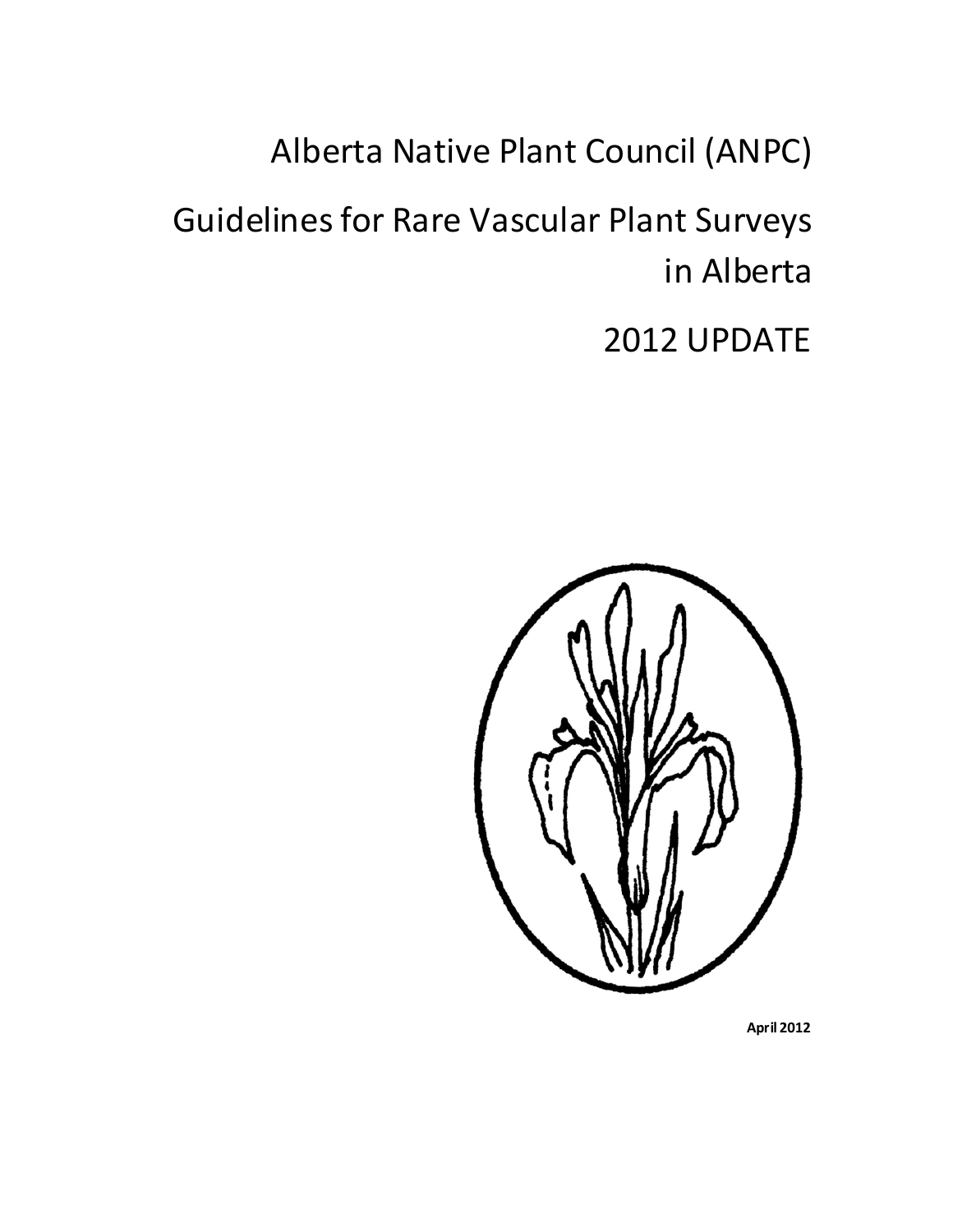This document may be cited as: Alberta Native Plant Council. 2012. ANPC Guidelines for Rare Vascular Plant Surveys in Alberta – 2012 Update. Alberta Native Plant Council, Edmonton, AB. Available on-line at http://www.anpc.ab.ca/content/resources.php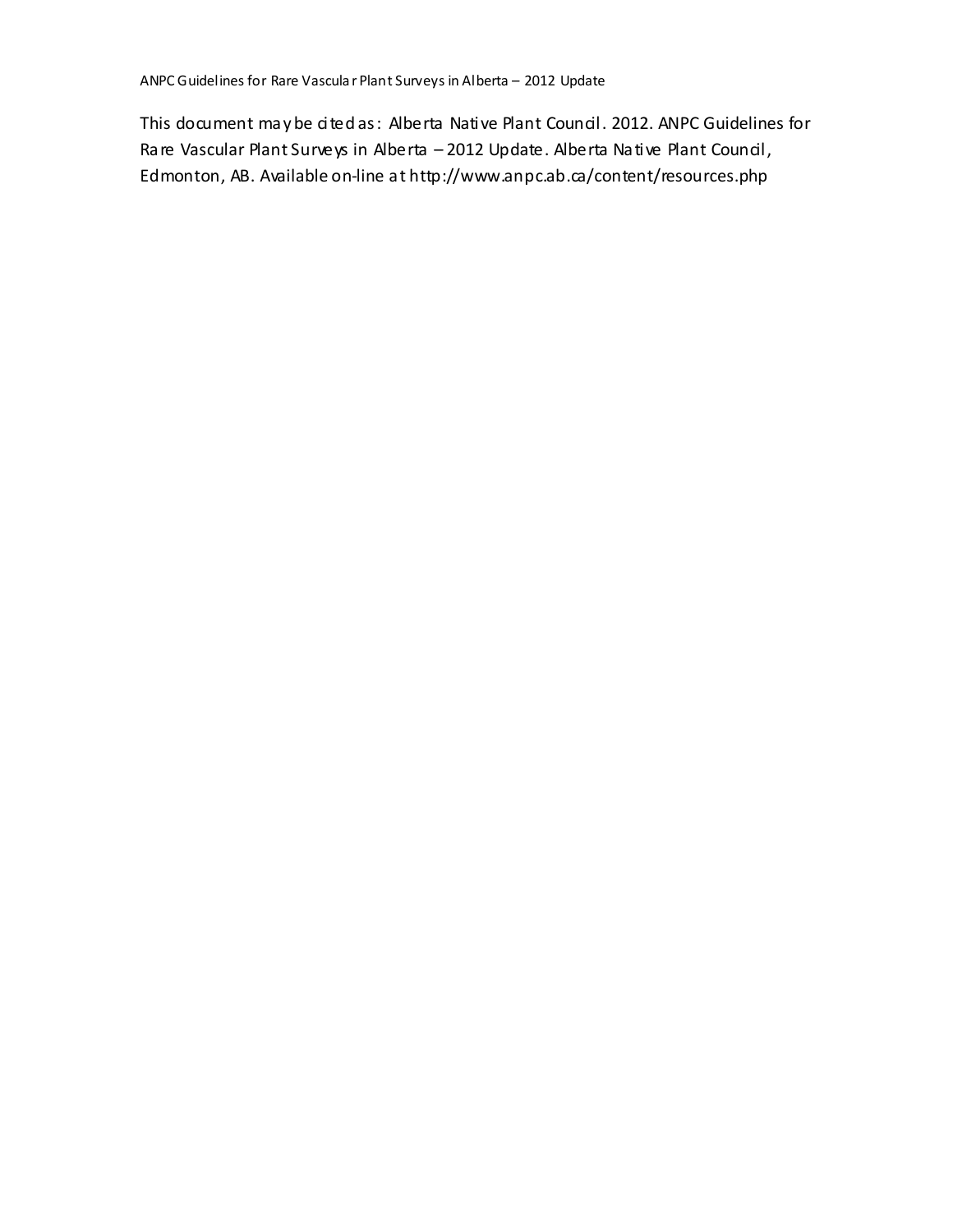# <span id="page-2-0"></span>TABLE OF CONTENTS

| Introduction 2 |
|----------------|
|                |
|                |
|                |
|                |
|                |
|                |
|                |
|                |
|                |
|                |
|                |
|                |
|                |
|                |

# **List of Appendices**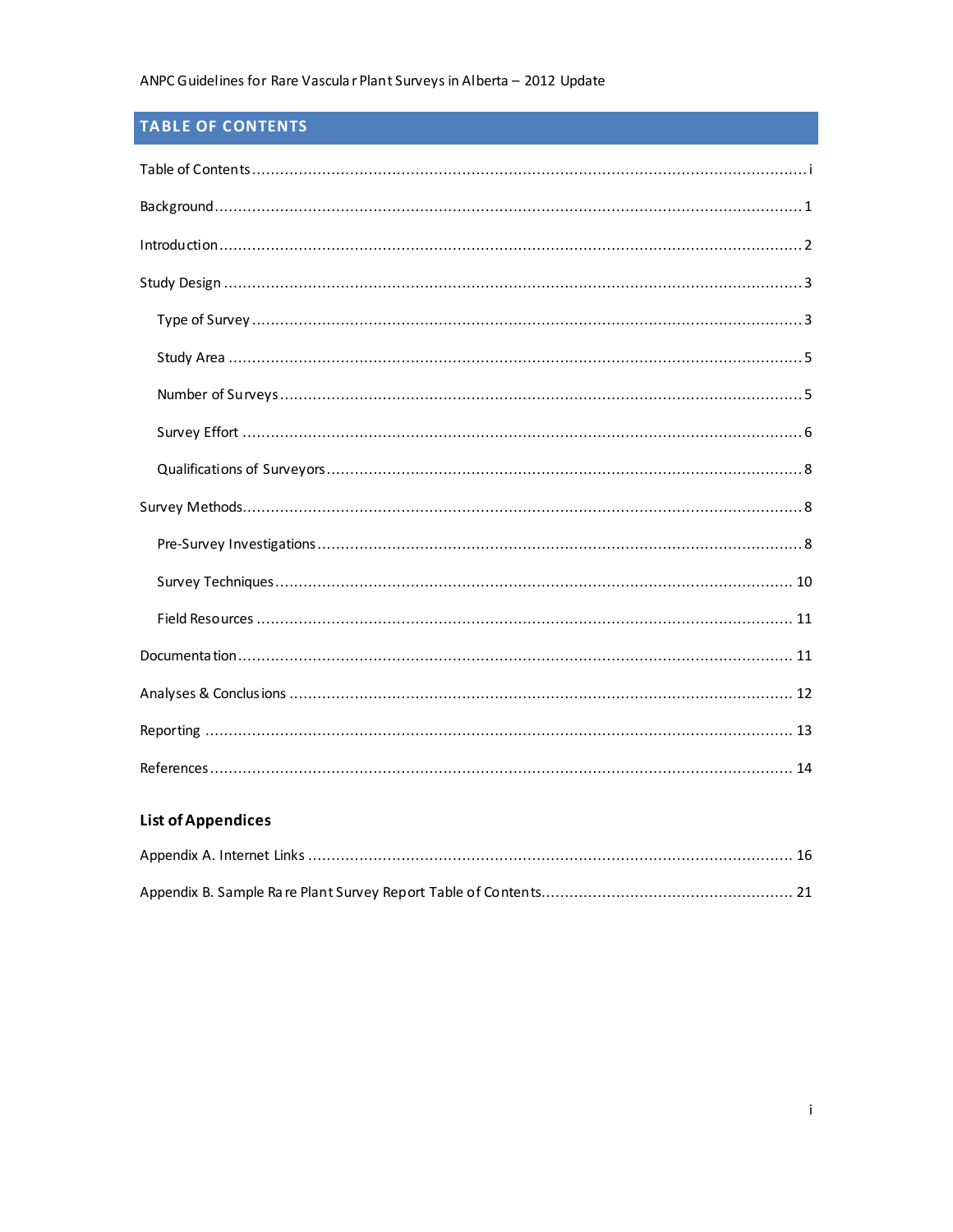## <span id="page-3-0"></span>**BA CKGROUND**

The *Alberta Native Plant Council (ANPC) Guidelines for Rare Plant Surveys in Alberta* (Lancaster 2000) was published 12 years ago. The guidelines were prepared as rare plant surveys were becoming more common and a need was identified to standardize the methodology, because it was noted that pre-disturbance surveys were sometimes conducted with inappropriate techniques, timeframes and scopes. Now, twelve years later, a need has been identified to update the guidelines to remain current. In recent years, the Alberta government has recommended rare plant surveys be conducted in the Grassland and Parkland Natural Subregions (Alberta Energy Resources Conservation Board 2002); there has been increased scrutiny of rare plant surveys by regulatory boards such as the Alberta Energy and Resources Conservation Board (ERCB) and the Canadian National Energy Board (NEB); and the Canadian *Species-At-Risk Act* (SARA) has focused critical attention on the requirements for rare plant surveys in Alberta. The updated guidelines draw on the knowledge and experience of many practicing field botanists in Alberta to present appropriate methods for surveying for rare vascular plants.

This document expands on the study design and reporting presented in the original guidelines (Lancaster 2000), and also provides current internet links to useful publications and references. **See Appendix A for Internet Links.**

In addition to updating the guidelines, the ANPC has published a list of recommended resources to assist users in properly defining scope and carrying out botanical surveys, called *Recommended Documents for Botanical Surveys in Areas of Proposed Disturbance* (2010) (Appendix A, Item 9). As new resources or protocols become available, this document will be updated.

These *Guidelines* do not address survey methods for rare ecological communities, rare nonvascular plants (mosses, liverworts and hornworts) or rare lichens. However, ANPC's *Recommended Documents for Botanical Surveys in Areas of Proposed Disturbance* (2010) does provide some guidance for these botanical elements.

The input and review of the following botanists in updating the guidelines is gratefully acknowledged: Lorna Allen, Cheryl Bradley, Dana Bush, Mari Decker, Gina Fryer, Joyce Gould, Laurie Hamilton, Mary Ann Johnson, Todd Kemper, Jane Lancaster, Leslie Monteleone and Jim Posey.

This update is dedicated to Graham Griffiths (1937-2009), for providing feedback at the early stages of the update and for inspiring botanists and mosquito lovers throughout Alberta.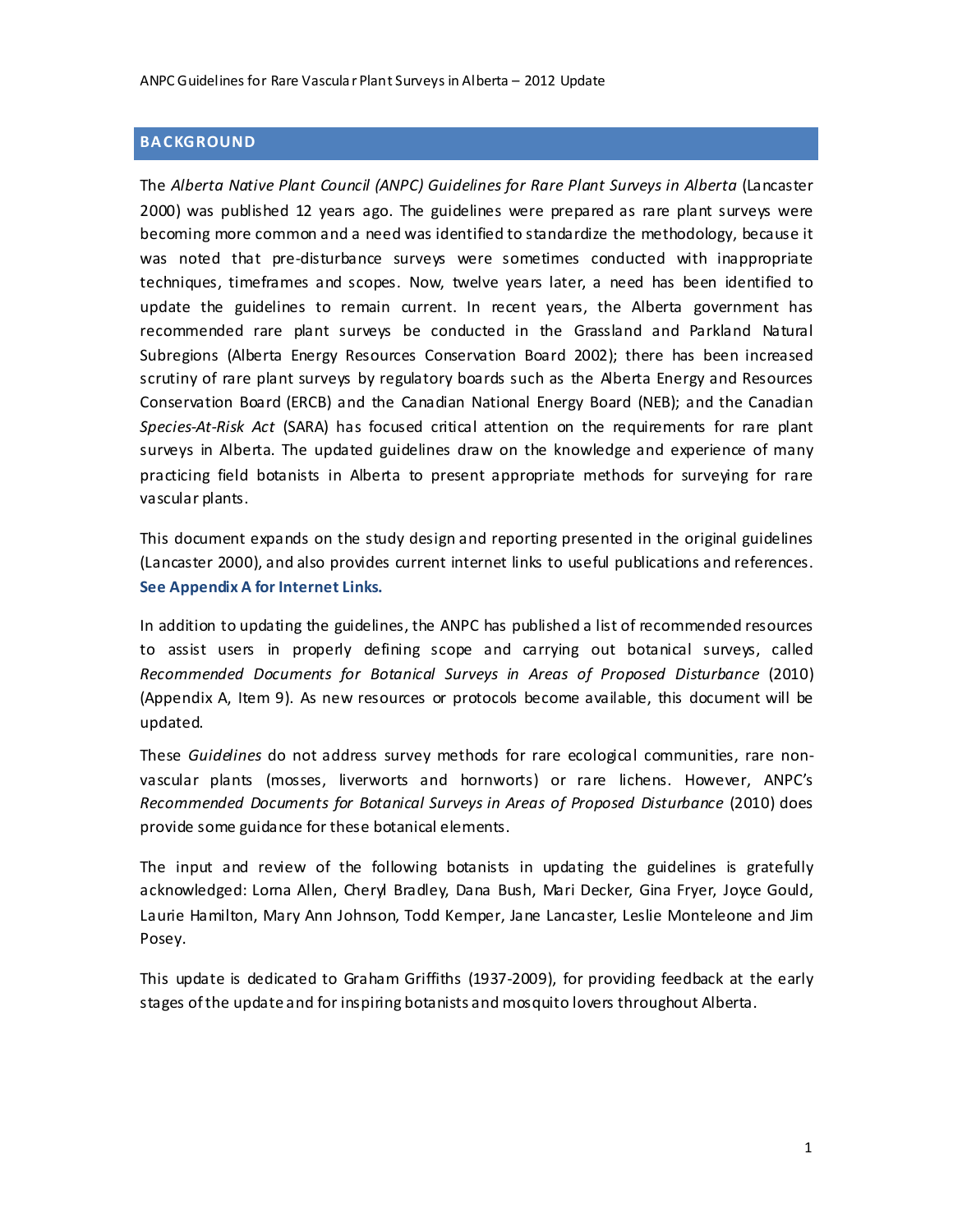## <span id="page-4-0"></span>**INTRODUCTION**

Rare vascular plant surveys are conducted to determine the presence, location and occurrence details of rare species in a givenstudyarea. Surveys may be conducted for a variety of purposes, such as, a species inventory of an area for conservation planning, or as a pre-disturbance survey to provide information toassess the impacts of a proposed development.

The objective ofthis document is to provide a standardized approach to the assessment of lands for the presence of rare vascular plant species to ensure that:

- Appropriate methods are used,
- Reliable information on the presence and status of rare vascular plant species in a study area is produced,
- The potential of locating a rare vascular plant species in a study area is maximized,
- Surveys are conducted in a way that is consistent with ANPC's objectives to conserve native plants and habitats, and
- Survey effort and survey results are appropriately recorded and reported.

Please note that a survey can confirm the presence of rare species, but it can seldom rule out the existence of rare species (Lancaster 2000).

In general, the term 'rare' refers to species that exist in low numbers, have a restricted range, or are of conservation concern due to population trends or threats (Kemper 2009). The rarity or conservation status of all vascular plants occurring in Alberta is ranked by the Alberta Conservation Information Management System (ACIMS, formerly the Alberta Natural Heritage Information Centre, ANHIC). ACIMS is part of the North American NatureServe system (see Appendix A). Specifically, conservation status ranks (ranging from S1 – critically imperiled, to S5 – secure) are based on rarity (population size, range extent, area of occupancy, number of occurrences), population trends (long-term and short-term trend in population size, or range), and threats (scope, severity, intrinsic vulnerability of species in question) (Kemper 2009).

Some species may have additional designations of rarity, some of which confer legal protection. For the purposes of this document, 'rare plant species' include vascular plant species, subspecies or varieties that meet one or more of the following:

- Are included on the current ACIMS list of All Tracked and Watched Elements,
- Are provincially listed as 'At Risk' or 'May Be at Risk' by Alberta's General Status ranks,
- Are provincially regulated as 'Endangered', 'Threatened', or 'Special Concern' under the Alberta *Wildlife Act*, or
- Are listed as 'Endangered', 'Threatened', or 'Special Concern' on Schedule 1 of Canada's *Species at Risk Act* (SARA).

For more information on all of the above, please see AppendixA.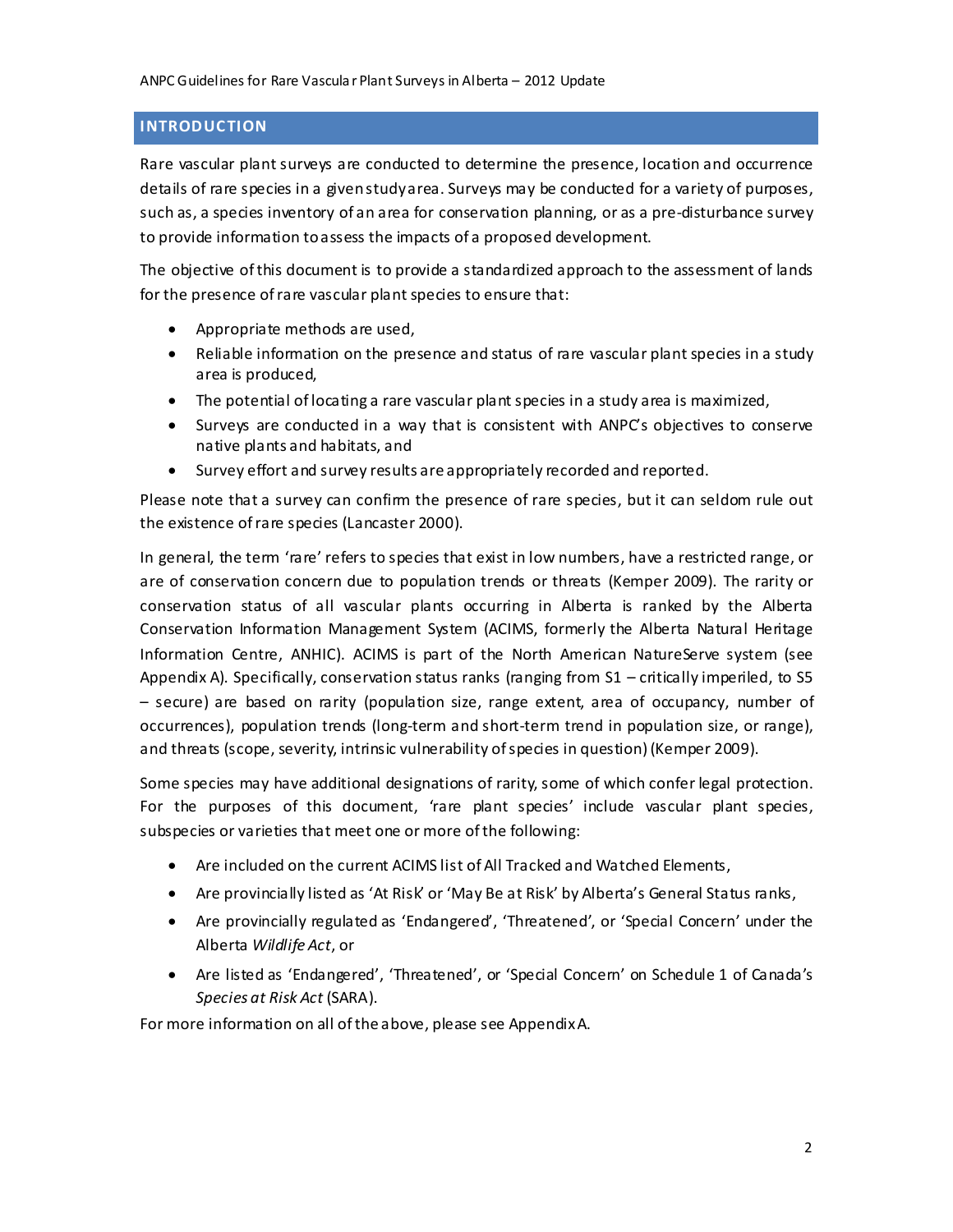This document is divided into sections based on the main components of conducting a rare vascular plant survey in Alberta as outlined below:

- Study Design
- **•** Survey Methods
- Documentation
- Analysis & Conclusions
- Reporting

Deviation from these guidelinesshould be supported with biologically relevant arguments in the survey report.

# <span id="page-5-0"></span>**STUD Y DESIG N**

State the overall goals and specific objectives of the survey and then use those to guide the design of the study. For a discussion on writing accurate study objectives, see Henderson and Neudorf (2007). Considerations for developing an appropriate study design include:

- Type of Survey,
- Study Area,
- Number of Surveys,
- Survey Effort, and
- Qualifications of Surveyors.

# <span id="page-5-1"></span>TYPE OF SURVEY

Common types of vegetation surveys in Alberta are summarized below. Recommended methods in these guidelines pertain to conducting a 'detailed rare plant survey' as described below, although some of the recommended methods should be applied toall types of surveys.

Ideally for any type of survey, all sites where rare plants have been previously recorded in the study area (as identified in the ACIMS database search, see Pre-Survey Investigations below) should be revisited to confirm the ongoing presence of the population.

## **Detailed Rare Plant Surveys**

The guidelines in this document refer primarily to detailed surveys conducted to identify and document all occurrences of any rare vascular plant species within a given study area. Detailed occurrence information for each located rare plant population is usually collected as this information may be useful for many reasons, including, planning conservation initiatives, assessing proposed impacts from a disturbance, and contributing to the knowledge of a species that allows accurate rankings to be made. Detailed rare plant surveys are usually conducted on foot.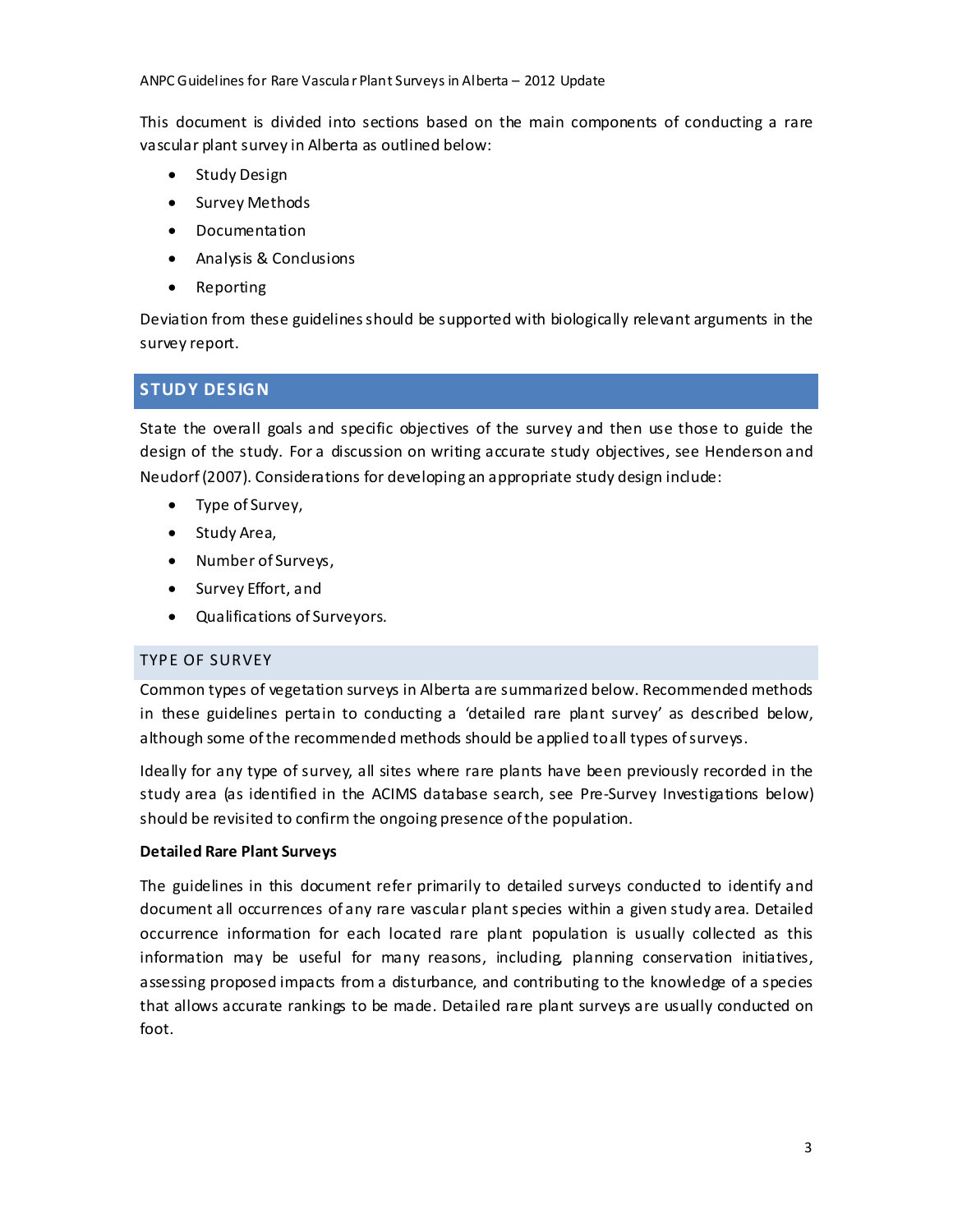#### **Reconnaissance Surveys**

Reconnaissance surveys may be conducted prior to a detailed rare plant survey to gather information for planning the subsequent survey. They may allow a surveyor to get an overview of the area of interest and its habitat types, to estimate the potential of various habitats or locations that support rare plant species and/or to prioritize habitats or locations for surveying. These surveys may be conducted in the year previous to conducting a detailed rare plant survey, or outside of the growing season if need be, but usually, they should be conducted in snow-free conditions. They may be conducted by helicopter, motorized ground travel or on foot.

## **Targeted Surveys**

Targeted surveys focus effort on pre-determined species of interest. These are usually intensive surveys in areas where species have been previously documented, or might be expected to occur. Targeted surveys should focus on the habitat(s) most likely to support the targeted species (*e.g*., obligate wetland species are not likely to occur on dry ridges); however, the remaining habitat must be systematically or randomly surveyed to generate statistically unbiased information about presence or absence (Henderson and Neudorf 2007). For more information on targeted surveys and for methodology regarding *SARA*-listed species, refer to Environment Canada's recommended survey methods (Henderson and Neudorf 2007, Henderson 2009).

## **Baseline Surveys**

Baseline surveys may be conducted to record the vegetation (dominant and non-native plant species and cover) that are present in an area prior to a disturbance. The baseline information may then be compared to the vegetation present following the disturbance, or may be used as a standard to evaluate revegetation success. These surveys may not be specifically aiming to locate rare species, but if some are found, they should be fully documented as future actions may be needed in order to protect the populations.

## **Inventory Surveys**

Inventory surveys are conducted to identify every species growing in an area so that a complete plant list for an area may be produced. These surveys may not be specifically aiming to locate rare species, but if some are found, they should be fully documented as future actions may be needed in order to protect the populations.

## **Plant Community / Ecological Land Classification (ELC) Surveys**

Plant community or ecological land classification (ELC) surveys are generally conducted in order to acquire more information about the relative abundance of community types in an area. These surveys may not be specifically aiming to locate rare species, but if some are found, they should be fully documented as future actions may be needed in order to protect the populations.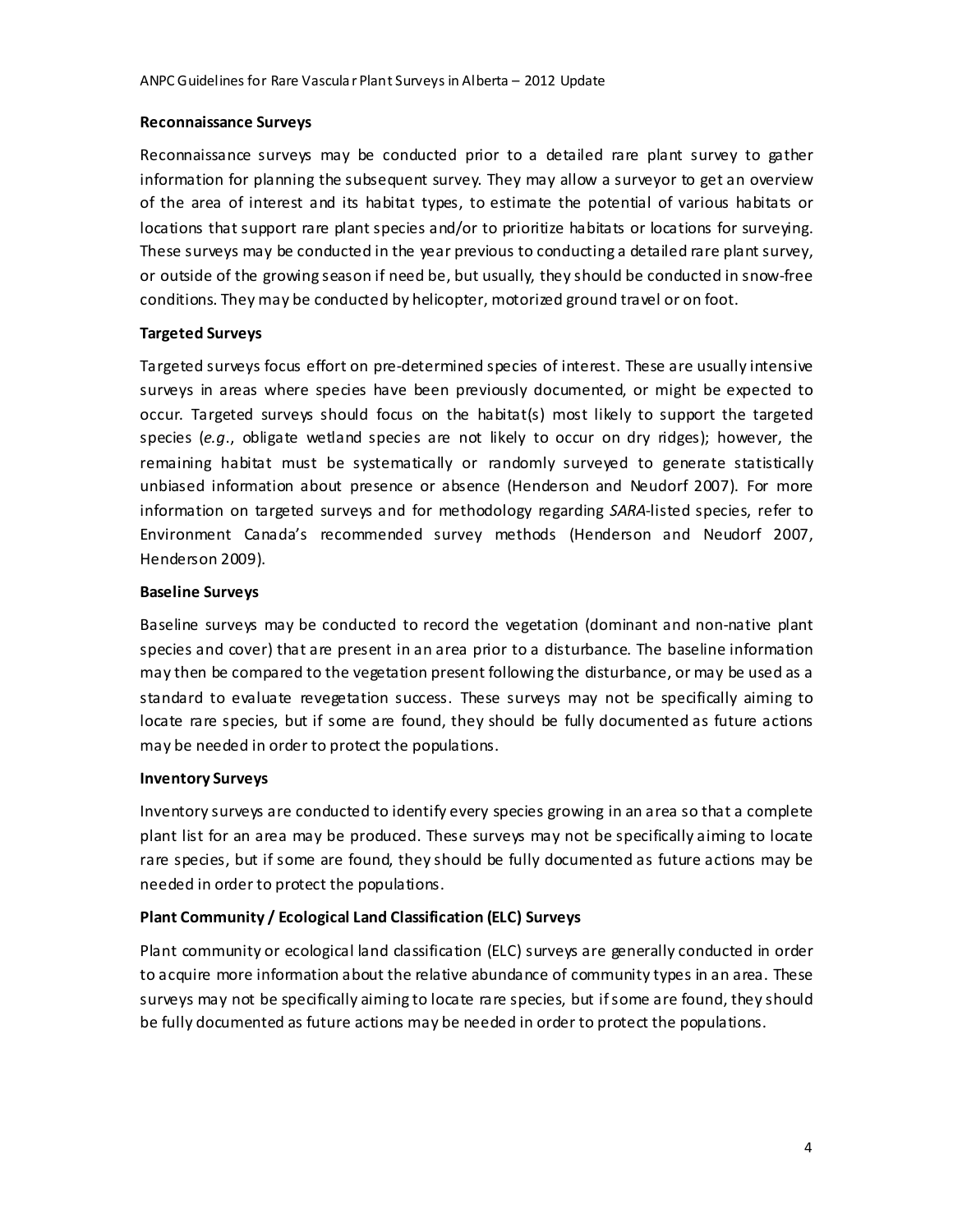#### **Monitoring Surveys**

Monitoring surveys are conducted for known occurrences of rare plant populations to gather more information. These surveys may be conducted over multiple years to identify trends in abundance, areal extent, and vigour to help understand population dynamics. For more information on conducting monitoring surveys, please see Henderson and Neudorf (2007), and Elzinga *et al.* (1998).

#### <span id="page-7-0"></span>STUDY AREA

The study area must be cleared defined and rationale for selecting the boundaries must be provided. Consider land ownership and use; the ecology ofthe area, including local and regional level biology, geology, hydrology and climate; and, the boundary of the area of interest or the footprint of a proposed disturbance (if applicable). More than one scale may need to be discussed (*e.g.,* footprint, local study area, and regional study area). Beyond the specific boundary of an area or project, a study area may need to include any required setbacks for wetlands and riparian areas and *SARA*-listed species.

#### <span id="page-7-1"></span>NUMBER OF SURVEYS

The area should be surveyed during those times of the growing season when potentially occurring rare species are most likely visible (*i.e*., when diagnostic features are most identifiable). The study area should be surveyed a sufficient number of times during a growing season to observe ephemeral habitats (*e.g.*, snow beds, ephemeral wetlands, spring seeps), and early and late season perennials and annuals.

For detailed rare plant surveys, the ANPC recommends surveying the area at least twice during the growing season. More than two visits may be required in areas with a longer growing season (*e.g*., dry grasslands) or with known early or late-blooming rare species. One visit may be sufficient in areas with a shorter growing season (*e.g*., alpine areas or areas at high latitude).

For details on the length and timing ofthe growing season in each Natural Subregion in Alberta, please refer to *Natural Regions and Subregions of Alberta* (Natural Regions Committee 2006). The specific climatic conditions during the year of the survey may also need to be considered.

One site visit or a survey at a marginal time of year (*i.e*., outside the growing season) is better than not conducting a rare plant survey before a disturbance. However, it is important to indicate confidence levels in the results and whether the survey meets the minimum standard (*i.e*., two surveys per growing season) that has become accepted in the development industry as defensible in a regulatory hearing.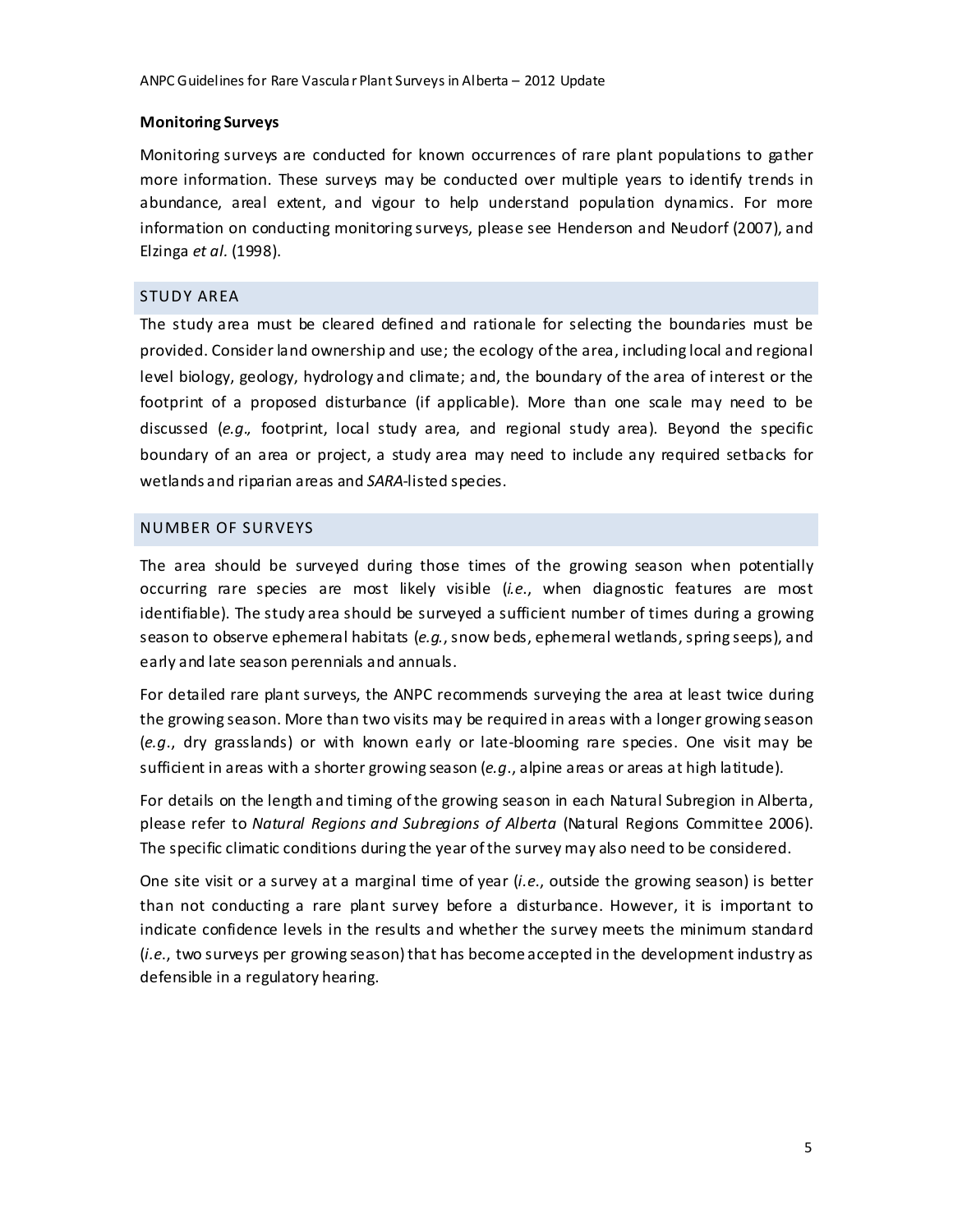Ideally, the study area should be surveyed over a number of growing seasons and moisture conditions toaccount for the following:

- Climatic fluctuations (*e.g*., in dry years annuals may not germinate);
- Perennials that may not produce flowers yearly, making it difficult to confirm identity;
- The fact that in a number of plant families with subterranean perennial organs, aboveground growth can be absent for one or more years; and,
- Other factors that may affect the vigour and visibility of plants on a site (*e.g*., grazing, insects, fire and disease).

For prairie species listed under Canada's *Species at Risk Act* (*SARA*), refer to the methods prescribed by Environment Canada (Hendersonand Neudorf 2007, Henderson 2009).

## <span id="page-8-0"></span>SURVEY EFFORT

Whenever possible, an entire project or study area should be surveyed. If this is not possible, and sub-sampling is necessary, consider how best to stratify or distribute the sampling effort to maximize the number of appropriate sites surveyed.

Factors to consider include:

- Objectives of the survey,
- Size of the study area,
- Diversity of habitats in the surveyarea (*e.g*., ecosites, plant community types),
- Number of rare plant species potentially occurring in the area,
- Number of rare species listed provincially (Alberta *Wildlife Act*) or federally (*SARA*) whose range overlaps the survey area, and
- The number of ACIMS occurrences that require a revisit.

When identifying your sampling sites, ensure that they represent the spatial extent of your studyarea and that the following are sampled:

- Each representative habitat,
- Areas deemed to be more sensitive to disturbance,
- Uncommon plant communities and/or habitats, and
- Small-scale features and microhabitats.

The growing conditions or preferences of most rare species are not well understood, and it is important to bear this in mind when determining how to conduct a survey. Some rare plant species may consistently prefer a certain substrate, water pattern, landscape feature or plant association, while others may occur in a number of different situations, or could be found outside documented habitats (Gould 2007). Henderson (2009) states: "part of the reason for rarity may be a specialized habitat that is limited in space and time, or random long-distance dispersal events that create uncommon patchy distributions in a larger matrix of potentially suitable habitat". Many rare plant species seem to prefer uncommon locations such as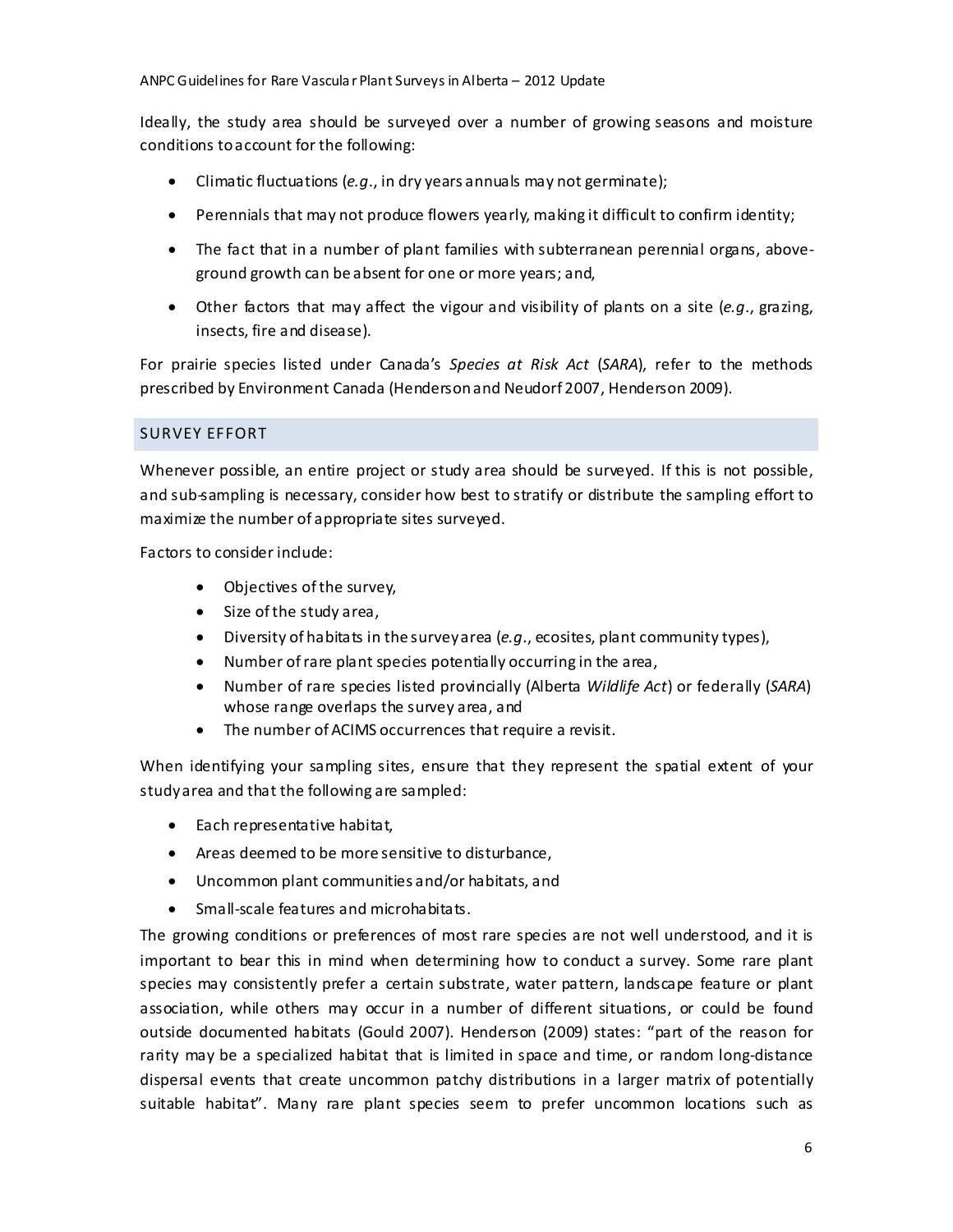microhabitats, ephemeral habitats, uncommon soil conditions, unusual landscape features, and transition zones between habitats, however, some rare species occur in fairly common habitats, and some even prefer disturbed areas. Some habitats, especially those that occur less frequently, may be thought to have a higher probability of supporting rare plants (*e.g*., calcareous areas, seepage areas, old growth forests, areas with fluctuating water levels). If search effort is purposely skewed to sample uncommon or 'high probability' habitats or to avoid habitats that are thought to be more common or homogeneous, the rationale for this should be documented.

It may or may not be appropriate to conduct rare plant surveys in conjunction with plant community classification. The objectives of these components may seem at odds, as the former may focus on small-scale features, and the latter on large-scale features. However, the one may supplement the other. Plant communities can give context and clues for rare plant occurrences, and may be useful for determining whether or not a rare species is linked to a specific habitat or plant community type.

Plot-based surveys, such as nested quadrats used to sample ecosite polygons where areas are pre-selected to reflect a homogeneous stand, may not be the most effective method to locate rare plants.

## A note about logistics:

Survey effort should be determined based on the objectives and scope of the survey, prior to considering the logistics of carrying out the survey. Logistics might modify the time or cost required to meet the objectives, but the survey effort should reflect the diversity in the study area and not logistical constraints.

In order to determine the logistics of carrying out the survey, estimate the area that can be safely and thoroughly surveyed per day. Consider:

- Access to the area (*e.g.,* by vehicle, boat, helicopter, on foot),
- Traversability of the habitat (*e.g*., wetland versus dense forest versus open grassland),
- Vegetation (*e.g*., diversity of communities and structure),
- Detectability of potential rare plantspecies (*e.g.,* height and ease of identification),
- Commute time, and
- Number of rare species/populations likely to be found (and subsequent additional time needed to document and prepare records andspecimens).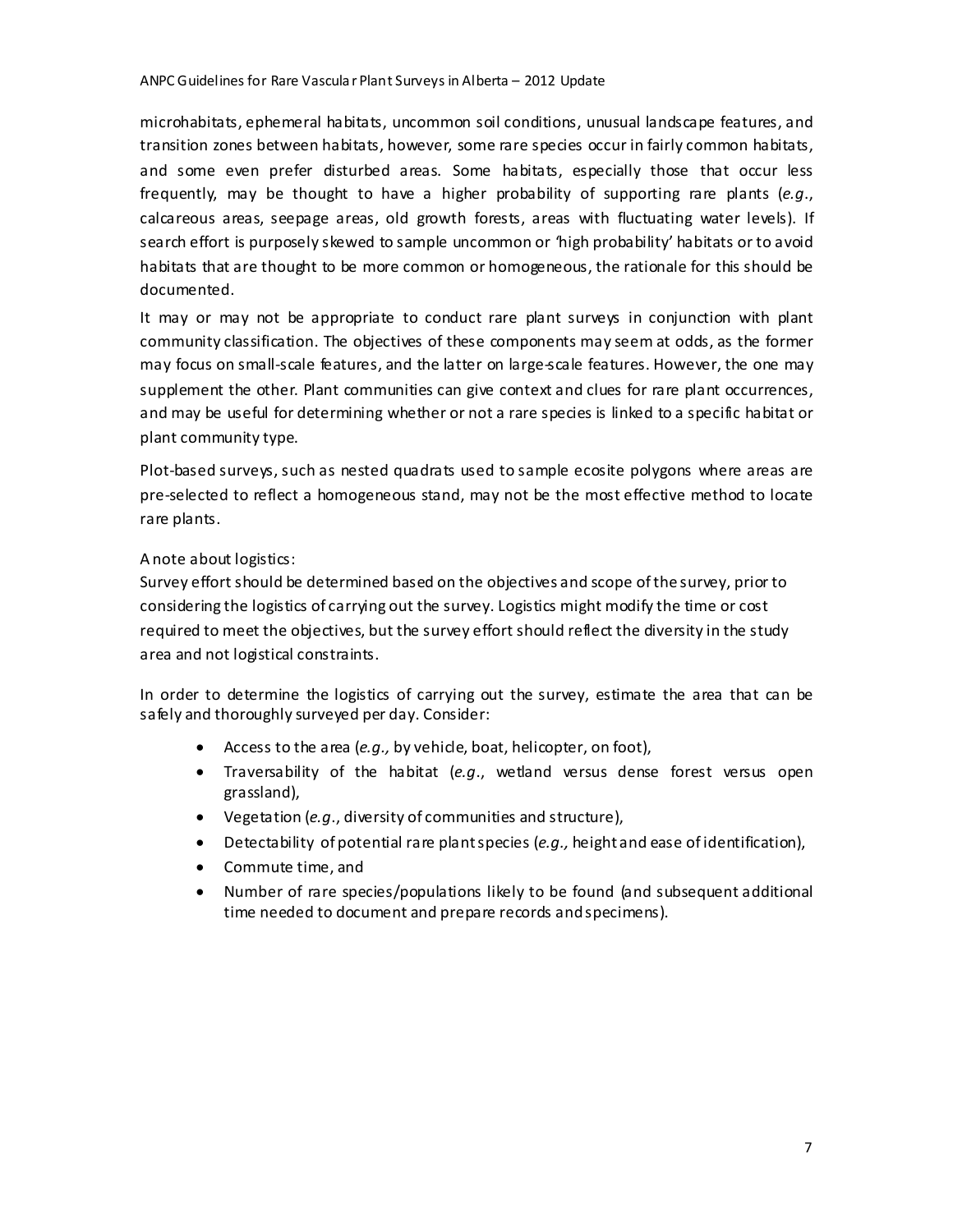## <span id="page-10-0"></span>QUALIFICATIONS OF SURVEYORS

The following are recommended qualifications for all rare plant field surveyors:

- Training in plant taxonomy, resulting in ability to use technical floras [*e.g.,* Flora of Alberta (Moss 1983), Flora of North America (Flora of North America Editorial Committee 1993+)] and competency with botanical terminology,
- Knowledge of the local flora and the potential rare species in the study area to be surveyed,
- Familiarity with plant community classification guides where they exist,
- Taxonomic experience to identify most species in the field (including difficult taxa such as willows, sedges and grasses), and the remainder through taxonomic determination in a herbarium,and
- 120 days of taxonomic field experience.

The following additional qualifications of a rare plant field survey teamare recommended:

- Knowledge of relevant standards and policies,
- Experience with GPS and maps,
- Navigational skills, and
- Data collection skills.

The ANPC acknowledges that the amount of time needed for a practicing field botanist to become competent will vary, and a botanist may be competent in one geographical area and not in another. However, as a guideline, the ANPC suggests all rare plant surveyors have at least 120 days of plant taxonomy field work experience. For reference, note that Henderson (2009) recommends that at least one observer have a decade or more experience in the taxonomy of the local flora.

# <span id="page-10-1"></span>**SURVEY METH OD S**

Survey methods are divided into: Pre-survey Investigations, Survey Techniques, and Field Resources.

## <span id="page-10-2"></span>PRE-SURVEY INVESTIGATIONS

Pre-survey investigations enable the surveyors to become familiar with previously documented rare plant occurrences and rare species potentially occurring in an area, and to determine the most appropriate dates for fieldwork. Descriptive and spatial information specific to the study area, should be compiled prior to the field survey.

The following steps are recommended for pre-survey investigations:

- 1. Compile list of potentially occurring rare species (AppendixA, Items 18 to 20):
	- Check with ACIMS (AppendixA, Item 1) for known rare plant occurrences: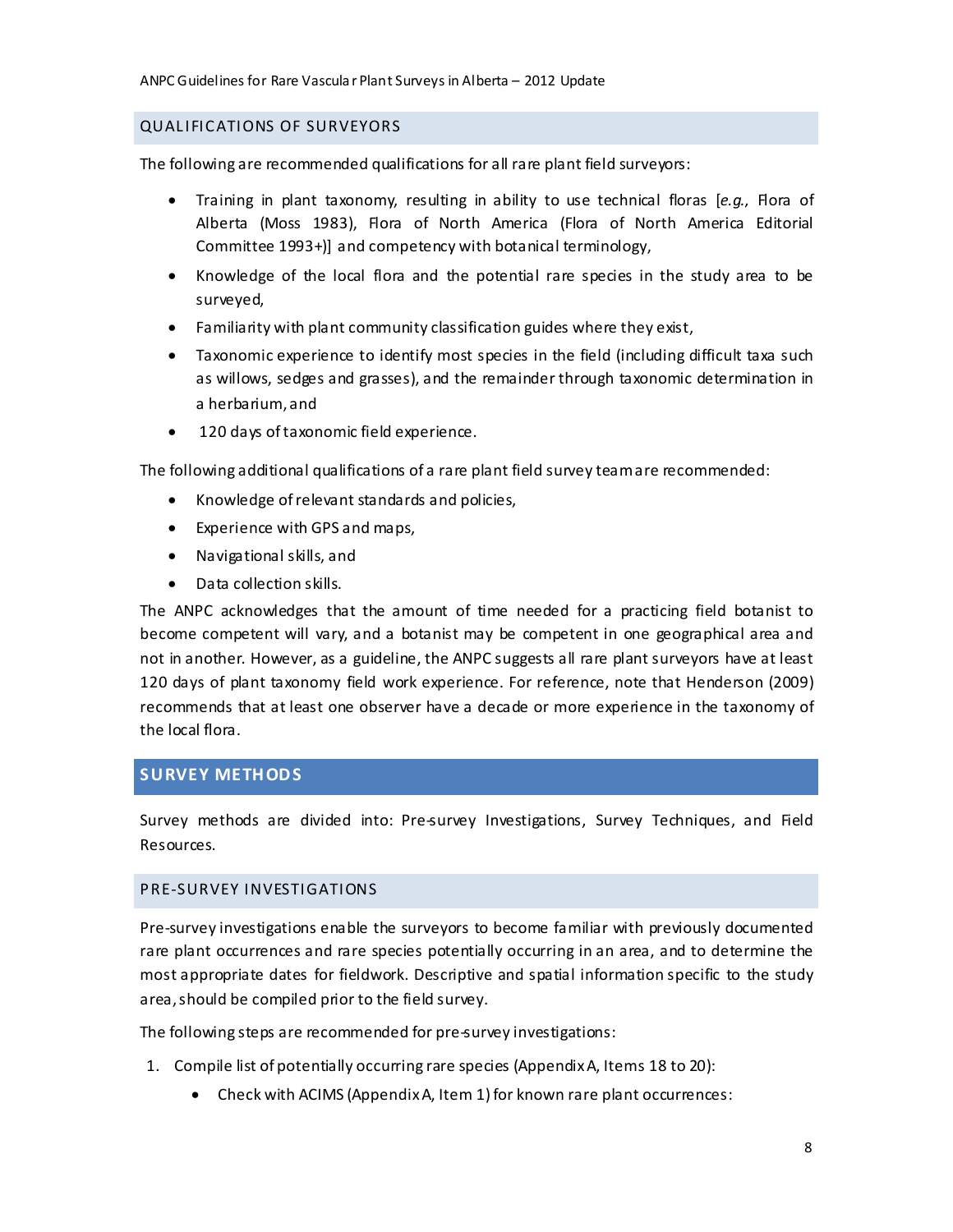- o within and surrounding the study area,
- o in similar habitats to those within the study area, and
- o elsewhere within the Natural Subregion(s).
- Liaise with appropriate knowledgeable agencies, scientists and others (Conservation Data Centres may recommend local botanists).
- 2. Compile information on potentially occurring rare plant species (Appendix A, Items 16 to 20):
	- Review descriptions, illustrations and photographs of each species (where possible),
	- Examine herbariumspecimens to become familiar with the species of interest,
	- Check appropriate flora(s) for key characteristics used in differentiating the potentially occurring rare species from similar common species, and
	- Consult appropriate flora(s) and herbarium specimens to determine important life history information (*i.e*., annual, perennial, saprophytic); typical habitats (*e.g.*, range site/ecosite), substrates (*i.e*., soil type, drainage), and associated species (*e.g.*, plant community); and phenology (including typical timing of development of key characteristics for identification),
	- Use phenological information of the potential rare species to determine appropriate field survey dates, and to determine the life stage most easily identified (*e.g*., flowers, seeds, fall foliage). If no information is available on a particular species, use flowering dates of common species in the area.
- 3. Compile information on the biophysical characteristics of the study area and if needed, map the study area. Mapping is useful for large study areas that require stratification or site selection for surveying, but may not be needed for smaller study areas, or visiting previously documented occurrences. Mapping plant habitats or variables relevant to the distribution of rare plant species (*e.g*., soils, parent materials, ground and surface hydrology) may assist in survey stratification.
	- Obtain maps or spatial datasets (*e.g.,* Grassland Vegetation Inventory) aerial photographs or satellite imagery at an appropriate scale or resolution ( $\leq 1:30,000$ ) scale or 20 metre resolution, preferably full-spectrum colour or infrared),
	- Delineate polygons that represent plant habitats (including open water or nonvegetated areas) using aerial photographs or satellite imagery in hard copy (*e.g*., contact print air photos) or soft copy (*e.g*., GIS software) format,
	- Review any available biophysical land classification systems or plant community guides for the Natural Region, Natural Subregion or specific area (*e.g*., field guides to ecosites, range plant community type guides) to provide valuable sources of background info and help to provide consistency in describing habitat (*e.g*., physical site characteristics and vegetation) in which rare plants are found,
	- Map and gather information on any designated areas that may have ecological significance (*e.g*., Environmentally Significant Areas (ESAs), Special Areas, National or Provincial Parks, Protected Areas),
	- Identify any potentially uncommon habitats (*e.g*., slopes, waterbodies, sensitive soils, saline areas),
	- Map known rare plant occurrences in the studyarea,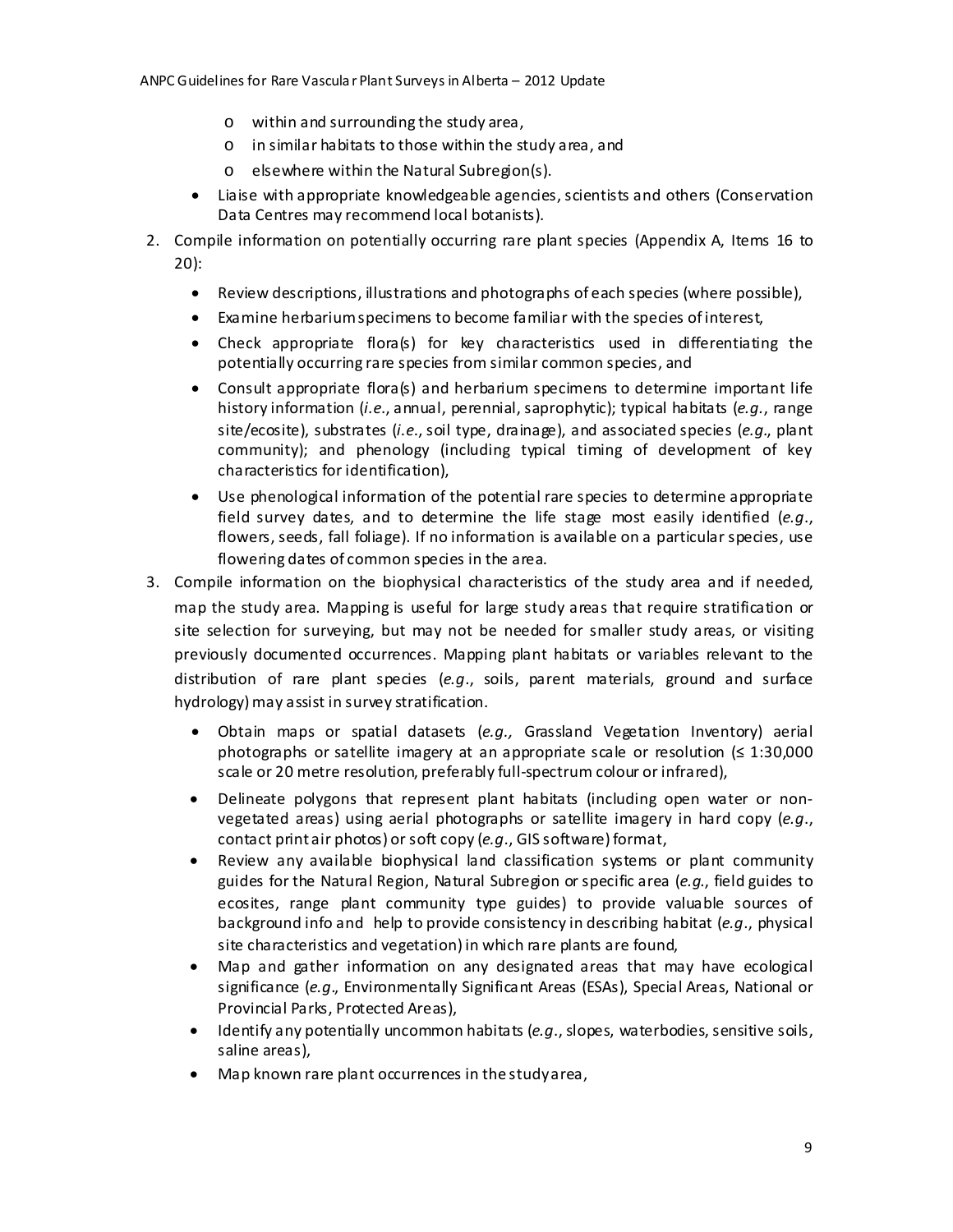- If available, review other mapped information (*e.g*., topography, surface geology, soils and hydrology) to help locate potential habitats and plant communities, and
- Review relevant reports (Appendix A, Item 21) and relevant grey literature (Appendix A, Item 24).

#### <span id="page-12-0"></span>SURVEY TECHNIQUES

Rare plant surveys should be floristic as this allows for greater spatial coverage of a study area than quantitative methods (Lancaster 2000). Floristic surveys involve traversing the variety of habitats in the study area noting species that are encountered. Lancaster (2000) identified that "[a] floristic survey in this context is not to develop a full list of the plant species in the study area but rather to ensure that all species encountered are sufficiently evaluated to confirm or to rule out the possibility that they are a rare species. Search effort is focused [on] inspecting as many [of] the fine scale biotic patterns, unusual plant associations and landscape features as possible while still checking some portions of each dominant habitat or plant association. All sites and features with high probability of supporting rare species should be checked."

Systematic search patterns are recommended to minimize overlap and maximize coverage (Lancaster 2000). As well, systematic patterns will increase detectability of rare species and the repeatability of the survey (Henderson 2009). Search patterns will depend on the topography and vegetation cover. A combination of the two methods, described below, is often useful. Meander searches help locate vegetation patterns and their boundaries, which can then be searched using transect searches to maximize the coverage of the area of interest. Search patterns and intensity are discussed in Nelson (1986, 1987).

Types of search patterns, include the meander search and the transect search (Government of Saskatchewan 2012) and are described below (Lancaster 2000).

- Meander searches focus on a particular habitat and the range of variation within (Cropper 1993, Goff *et al.* 1982), and:
	- o Involve walking purposefully through a sample site or plant association and noting each new species until no more new species are observed (often this search pattern is referred to as 'random', however there is no random element in the design or execution),
	- $\circ$  If a rare plant is observed during a meander search, similar habitats in the study area should be searched,
	- o Are useful in difficult terrain, irregularly-shaped areas, or large searchareas, and
	- o May be biased toward areas that are easier walking and may oversample some areas (*i.e*., sample some areas more than once).
- Transect searches involve walking a series of roughly parallel transects withina sampling site, which:
	- o Maximizes coverage of anarea and minimizes overlap,
	- o Reduces the tendency to avoid difficult search terrain, forcing the surveyor to survey microsites/habitats that might otherwise be overlooked,
	- o May be time consuming due to access to difficult terrain, and
	- o May miss uncommon microsites depending on the spacing of transects.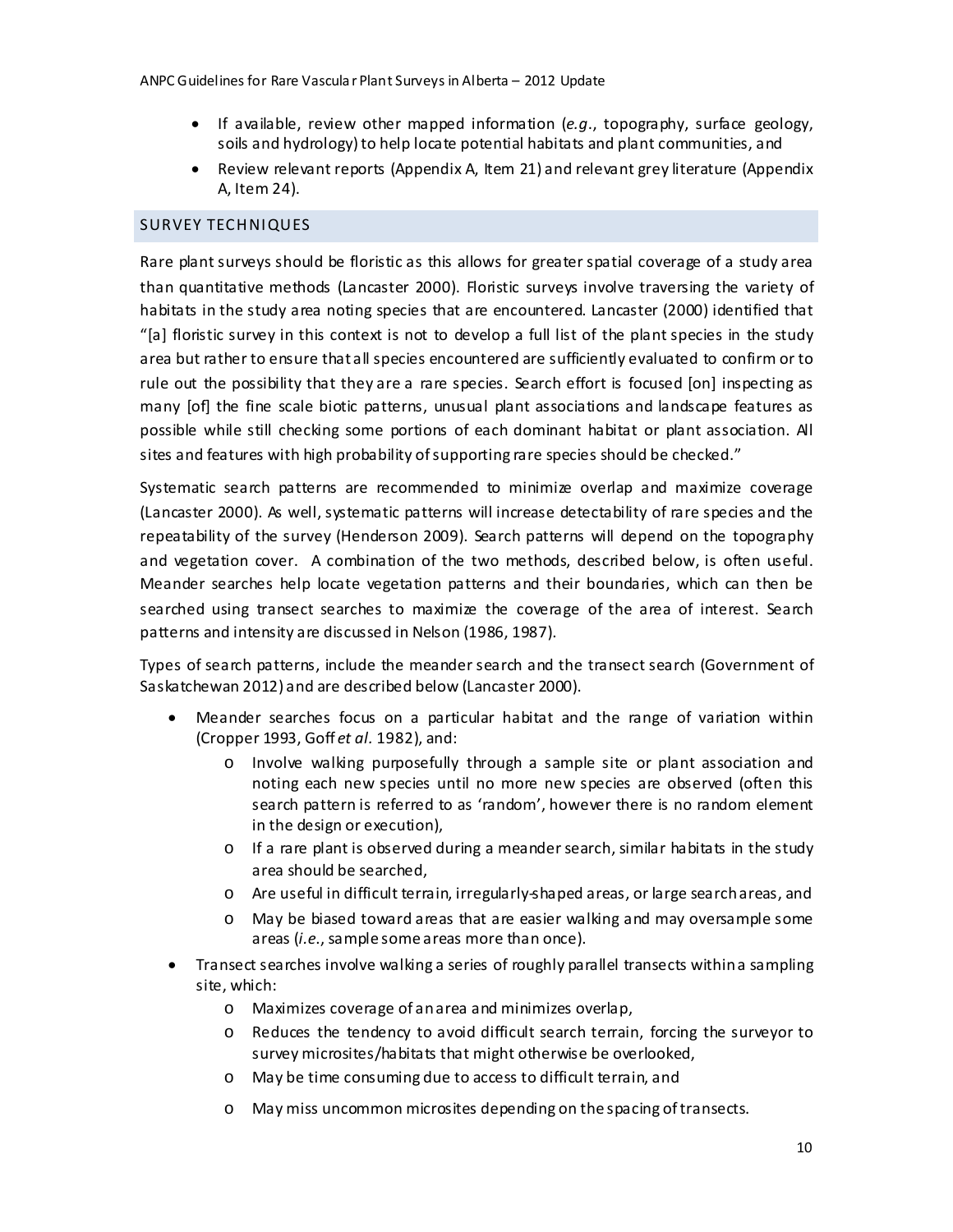## <span id="page-13-0"></span>FIELD RESOURCES

Field surveyors should ensure that the following field resources are compiled prior to the survey and taken to the field:

- The complete ACIMS list of tracked and watched vascular plant species (Element Code starting with 'P'), as well as the provincial and federal species at risk lists (Appendix A, Items 21 to 23),
- Appropriate flora(s) for the area,
- List of potential rare plants, including phenology and habitat,
- Required permits (*e.g*., a collecting permit if working in a National or Provincial Park, or if working with provincially-listed or *SARA*-listed species), and
- Maps, air photos and/or survey plans.

# <span id="page-13-1"></span>**D OCUMENTATION**

Document searcheffort including:

- a mapand/or description of the specific area surveyed;
- details about the actual area walked (the track function on a GPS is an accurate way to record and document the specific path that was followed), the survey width, and speed (GPS can document average and maximum speed);
- number of days and the specific number of hours/day spent surveying, and
- names of the surveyors who conducted the surveying.

Detailed documenting of surveys and rare plant occurrences is needed to improve the understanding of rare plant species biology, habitat requirements, phenology and abundance.

- Occurrences of all rare plantspecies encounteredshould be documented.
- Document all search areas and search effort (number of surveyors and time spent), including those areas and efforts where no rare plant species were observed. Negative data are important to ascertain the actual rarity of a species (*i.e*., a species may be under-surveyed or under-recorded rather than actually rare) or population trend for known occurrences. Note, it is more accurate to refer to this as 'no detection' data, than as 'absence' data (Henderson 2009).
- In the field, fill in a *Rare Native Plant and Lichen Survey Form* (Appendix A, Items 4 & 5), for each rare plant population observed. Fill in *as many* fields as possible. An electronic spreadsheet template is available from ACIMS for surveys resulting in multiple observations (AppendixA, Item 5).
- ACIMS's report form asks for information on extent and number of individuals. The objectives of the survey will help determine what method for measuring a population's size is appropriate. A useful publication on measurement techniques is *Measuring and Monitoring Plant Populations* by Elzinga *et al.* (1998):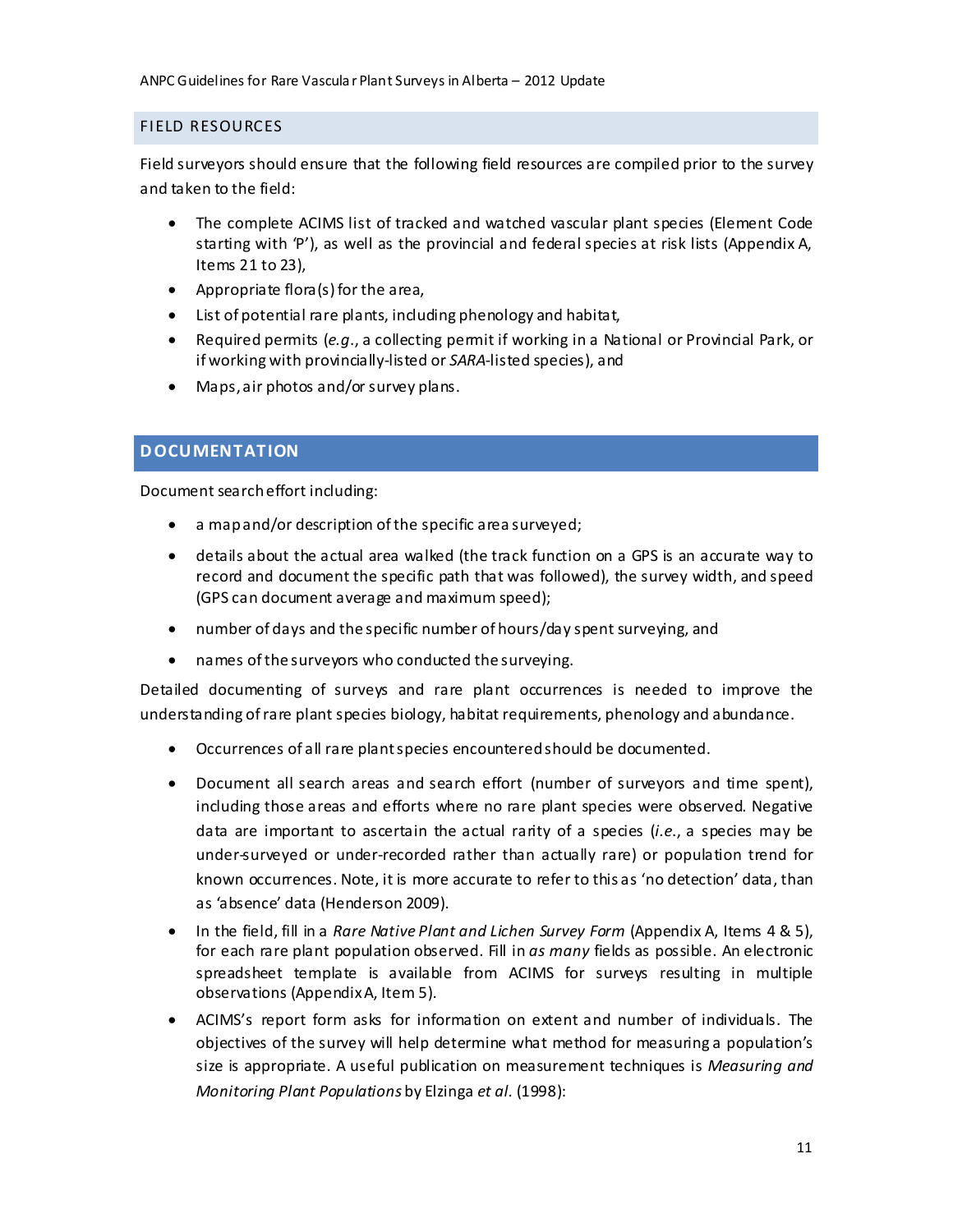- $\circ$  If the population is small in extent and the number of counting units is few, a complete population count or census may be feasible.
- o For larger, more extensive populations, it may be more practical to map the extent/boundary of the population and estimate the overall population size with a range (*e.g*., 0-10, 11-100, 101-1000, 1001-5000 plants) by counting smallerareas spaced regularly or randomly and extrapolating.
- It may be acceptable to submit less detailed information for watched species, especially if they are locally common (*i.e*., frequently encountered). A summary table documenting locations and population sizes may be more appropriate than an ACIMS form for each occurrence.
- Where the population size permits, collect a voucher specimen. Voucher specimens are critical to verify the identification, and are essential where there are taxonomic difficulties. Specimens should only be collected following ANPC's Collection Guidelines (see Appendix A, Item 8). Specimens (*e.g*., plant material or diagnostic photographs) should be submitted to a publically accessible herbarium, typically a university or museum herbarium. For information on proper mounting and labeling of herbarium specimens see Brayshaw (1996). Note, some institutions may prefer to do their own mounting and labeling.
- If the identification of a species cannot be confirmed by the botanists conducting the survey, a voucher specimen (*e.g*., plant material or diagnostic photographs), should be submitted to an expert for confirmation (CDC's may be able tosuggest personnel).
- Diagnostic photographs are useful in all cases and are particularly important for occurrences in which the population size, legal protection status, or terms of access (*e.g.,* private landowner restrictions, federal or provincial protected areas permits) do not permit collections of plants or plant parts. Photographs should also be taken of the small- and large-scale habitat of the population including any landmarks as these provide useful information for documenting an occurrence and for relocating a population.
- For rare plant populations that are threatened by a proposed disturbance, a detailed site sketch showing the relationship to the proposed disturbance will be necessary in order to determine what mitigation actions should be taken. As well, it is useful to estimate the proportion of the population that is threatened by the disturbance.

# <span id="page-14-0"></span>**ANALYSES & CONCLUSIONS**

The level of analyses and conclusions required will depend on the objective(s) of the survey. For the purposes of a detailed rare plant survey where no disturbance to the landscape is expected, documenting the results as described above, reporting the results to the client (as described further below under Reporting), and submitting the rare plant information to ACIMS and specimens to a herbarium, may be all that is needed.

For rare plant populations that will potentially be affected by a proposed disturbance, recommendations should represent what actions may be taken and why. Both potential direct effects (*e.g*., rare plant population is under development footprint) and indirect effects (*e.g*., changes in moisture or light regimes) should be considered. Details on how to determine appropriate mitigation actions are not within the scope of these guidelines.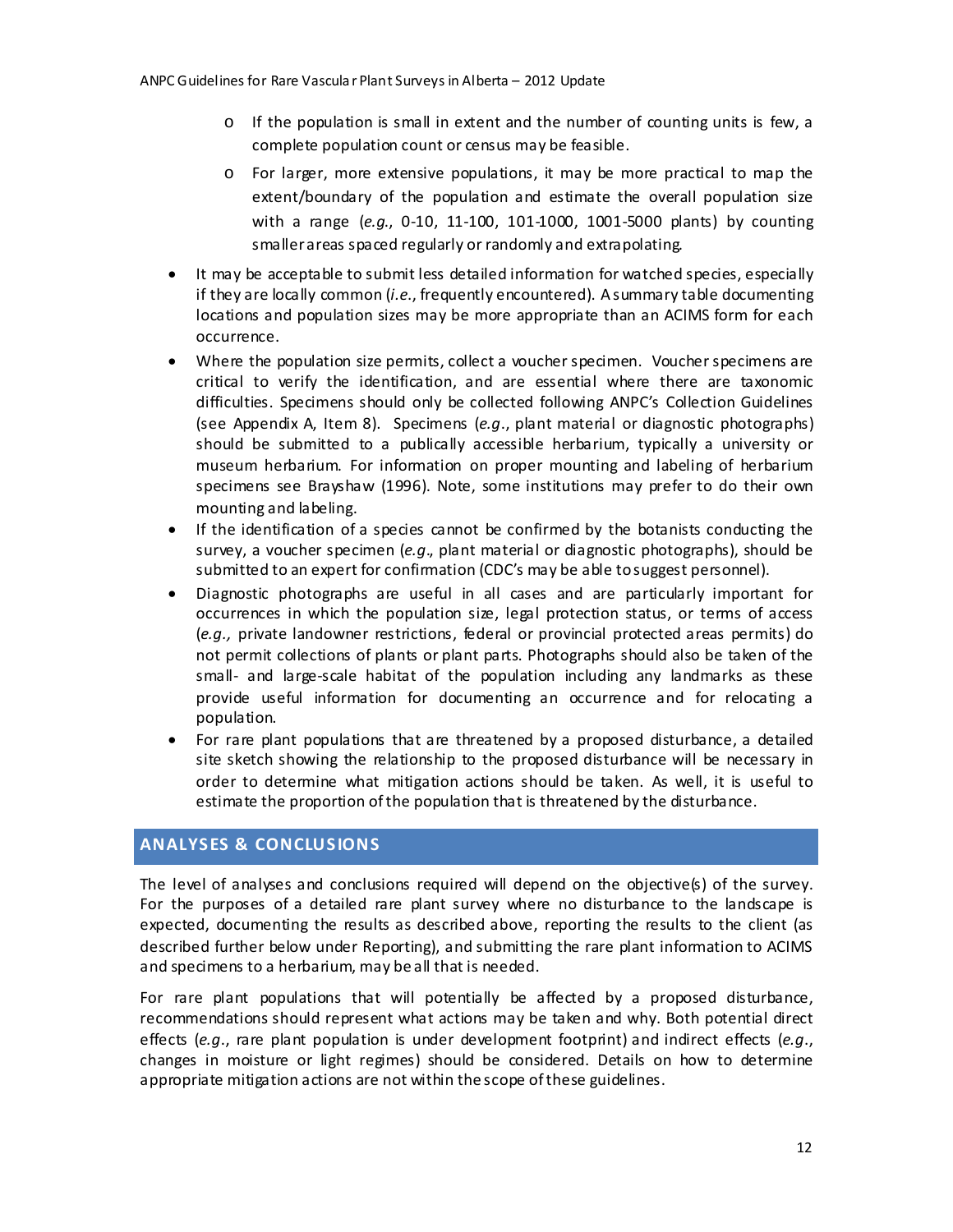# <span id="page-15-0"></span>**REPORTING**

A rare plant survey report must allow a reviewer to assess the quality and rigour of the survey. A sample table of contents for a rare plant survey report is located in Appendix B. The following are minimum reporting requirements for a rare plant survey:

- Provide details and methods of the study design and survey methods, including rationale,
- Describe the survey effort in terms of percentage of the area covered, time spent, dates ofsurvey and names of surveyors,
- Summarize the number and location of rare plant species observed (including voucher specimens collected) and describe the populations and habitats,
- State whether the information will be supplied to ACIMS, if not, state the reasons,
- Depending on the purpose of the report, it is advisable to include a professional sign-off sheet with signature(s) of the author(s) to indicate that all have seen the final report and approve of the data and recommendations,additionally the sign-off sheet indicates that the senior author acknowledges that all relevant information is included, and that they accept responsibility for the accuracy of the report,
- $\bullet$  Include the credentials of field botanist(s) and author(s)
- Discuss limitations of the survey (*e.g.,* times of year, number of site visits, effort),
- Describe any required follow-up or recommended further surveys, and
- Describe the level of survey confidence and where it is low, consider rescheduling the survey or surveying during the following year.

#### **Data Sharing**

If you use a Conservation Data Centre you have a responsibility to contribute to it. Unless surveyors are contracted to maintain the privacy of the information, all rare plant observations should be reported to ACIMS as well as information on areas and search effort where no rare plants were detected. A *Rare Native Plant and Lichen Survey Form* should be filled out and emailed to ACIMS for every observed rare plant population. It is very helpful to ACIMS, if a map (preferably digital and in a GIS environment) is submitted along with the forms showing the areas surveyed, and the locations of all rare populations.

For any withheld information, permission should be sought to release the information to ACIMS as soon as it becomes possible to do so (*i.e*., when a decision on a proposed development project has been made), and the ACIMS submission should then indicate whether impacts to rare plant species have or will occur.

#### **Benefits of Reporting**

ANPC promotes data sharing and believes that contributing to the ACIMS database will increase the effective management of rare plant species in Alberta. ANPC has published a letter template (Appendix A, Item 25), which can be used to obtain permission from clients to share survey results with ACIMS. This letter template can be edited to reflect the specific details of the rare plant survey and be submitted to the appropriate individual/organization as soon as possible during the design and implementation of the rare plant survey.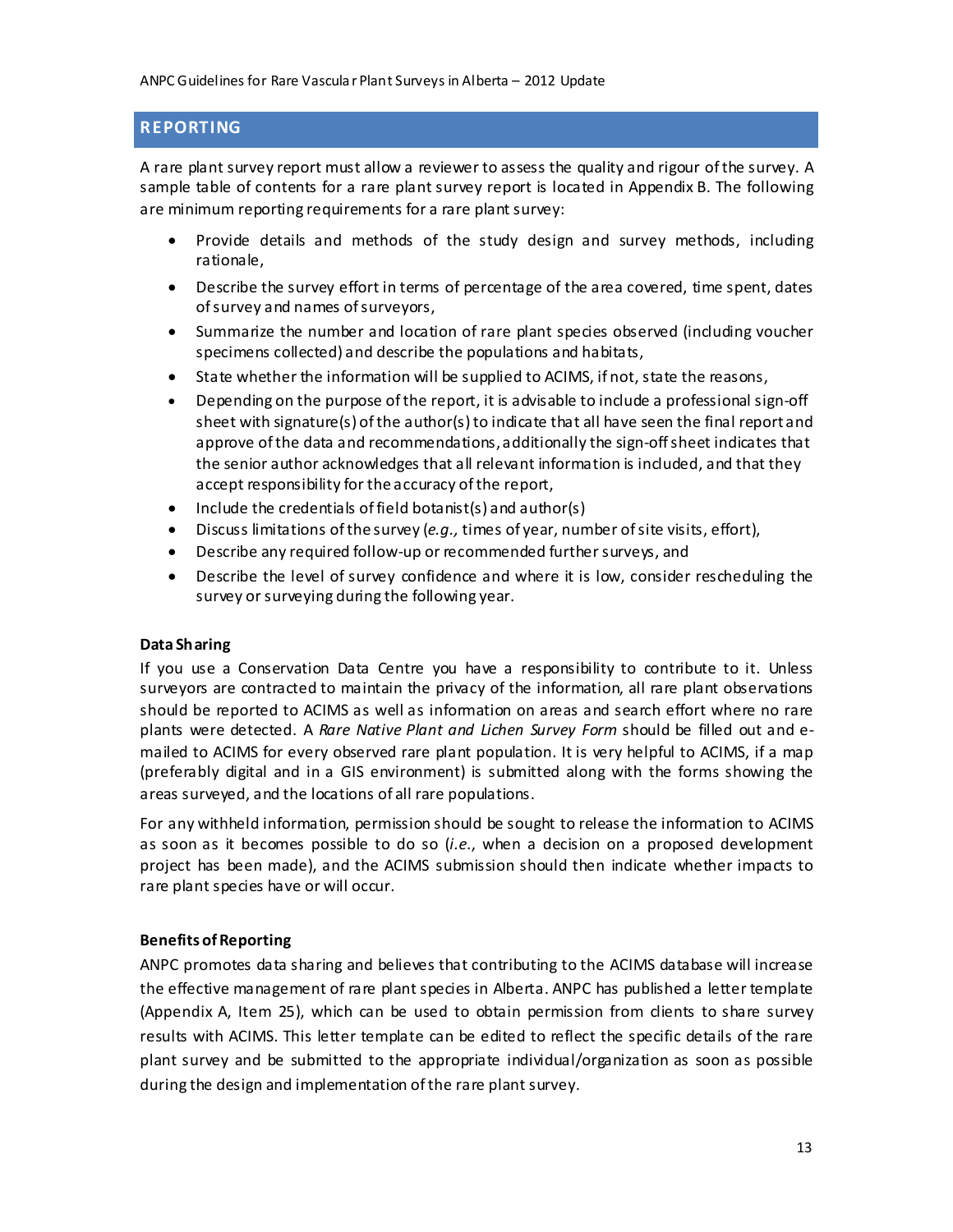## <span id="page-16-0"></span>**REF ERENCES**

- Alberta Energy Resources Conservation Board. 2002. Informational Letter (IL) 2002-1. Principles for MinimizingSurface Disturbance in Native Prairie and Parkland Areas.
- Brayshaw, T.C. 1996. Plant Collecting for the Amateur. Royal British Columbia Museum, Victoria, BC. 44 pp.
- Elzinga C.L, Salzer D.W., and J.W. Willoughby. 1998. Measuring & Monitoring Plant Populations. The Nature Conservancy and Bureau of Land Management. Denver, Colorado. BLM Technical Reference 1730-1. 477pp.
- Flora of North America Editorial Committee. 1993+. Flora of North America North of Mexico. 12+ vols. Oxford University Press. New York, NY.Website: [http://www.fna.org](http://www.fna.org/).
- Cropper, S.C. 1993. *Management of Endangered Plants*. East Melbourne, Victoria, CSIRO Publications.
- Goff, F., Dawson, G. and J. Rochow. 1982. Site Examination for Threatened and Endangered Plant Species. *Environmental Management* Vol. 6 No. 4. Springer-Verlag, New York. Pp. 307-316.
- Gould, A.J. 2007. A Habitat-based Approach to Rare Vascular Plant Conservation in the Northern Rocky Mountains of Alberta. PhD thesis. Department of Renewable Resources, University of Alberta. Edmonton, Alberta.
- Government of Saskatchewan. 2012. Standardized Methodolgy for Surveys of Rare Plants. Accessed on March 7, 2012. Available at: <http://www.biodiversity.sk.ca/Docs/rareplantsurveyguidelines.pdf>
- Henderson, D. 2009. Occupancy Survey Guidelines for Prairie Plant Species at Risk. Canadian Wildlife Service, Prairie and Northern Region, Environment Canada. Saskatoon, SK. Accessed on March 7, 2012. Available at: [http://www.ec.gc.ca/Publications/156699D4-](http://www.ec.gc.ca/Publications/156699D4-DACA-413F-8EE9-80160BD62805%5COccupancySurveyGuidelinesPrairiePlantSpeciesAtRisk.pdf) [DACA-413F-8EE9-](http://www.ec.gc.ca/Publications/156699D4-DACA-413F-8EE9-80160BD62805%5COccupancySurveyGuidelinesPrairiePlantSpeciesAtRisk.pdf)

[80160BD62805%5COccupancySurveyGuidelinesPrairiePlantSpeciesAtRisk.pdf](http://www.ec.gc.ca/Publications/156699D4-DACA-413F-8EE9-80160BD62805%5COccupancySurveyGuidelinesPrairiePlantSpeciesAtRisk.pdf).

- Henderson, D. and J. Neudorf. 2007. Inventory and Monitoring Guidelines, Prairie Plant Species At Risk – Draft 1. Prairie & Northern Wildlife Research Centre, Canadian Wildlife Service - Prairie & Northern Region, Environment Canada. Saskatoon, Saskatchewan.
- Hitchcock, C.L. and A. Cronquist. 1973. Flora of the Pacific Northwest. University of Washington Press.Seattle,Washington.
- Kemper, T. 2009. Alberta Natural Heritage Information Centre Vascular and Non-vascular Plant Tracking and Watch lists. Alberta Tourism, Parks and Recreation, Parks Division, Edmonton, and Alberta. Available at: http://tpr.alberta.ca/parks/heritageinfocentre/docs/2009\_ACIMS\_TL\_Sept2009.pdf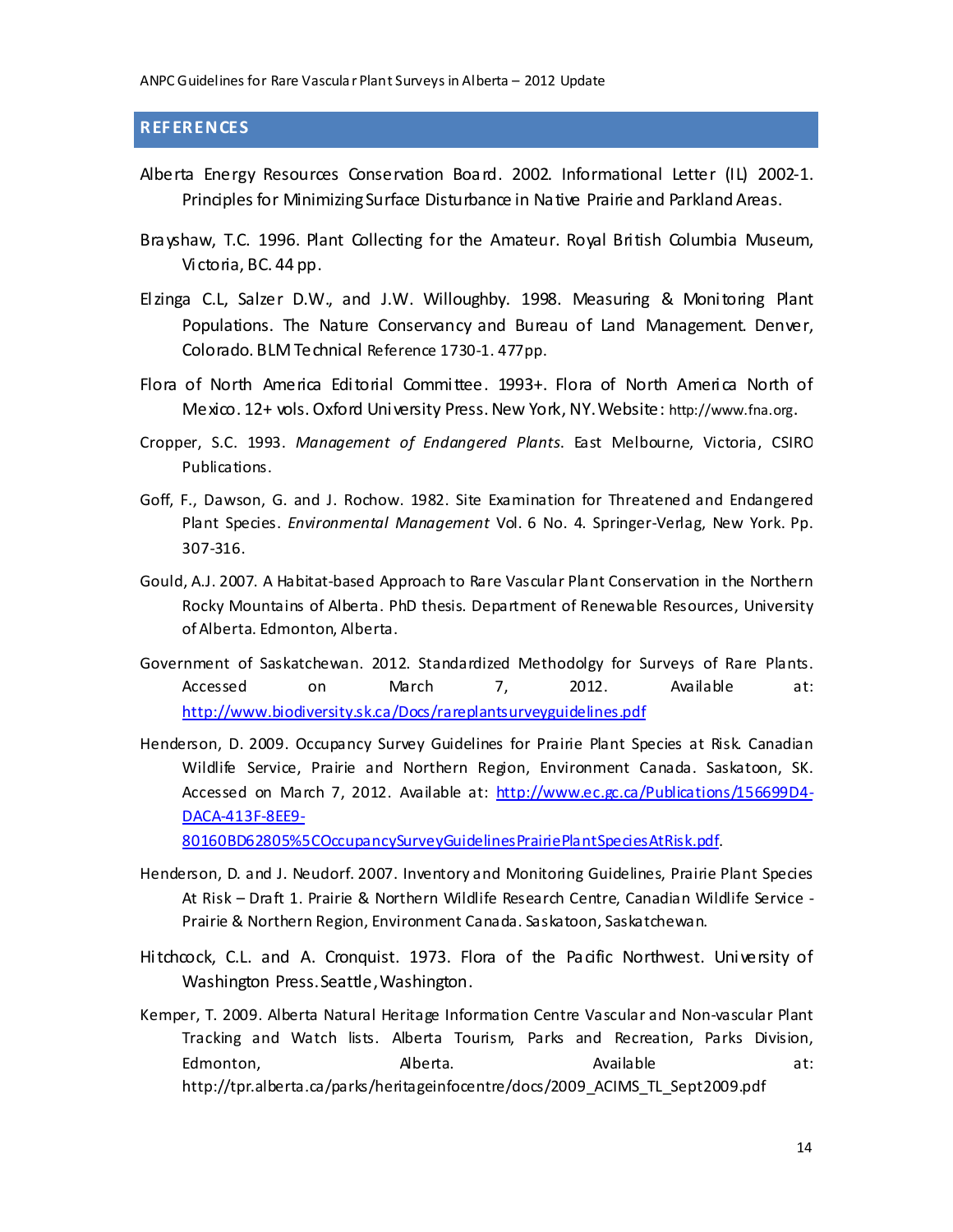- Kershaw, L., Gould, J., Johnson, D. and J. Lancaster. 2001. Rare Vascular Plants of Alberta. University of Alberta Press with the Canadian Forest Service.
- Lancaster, Jane. 2000. ANPC Guidelines for Rare Plant Surveys in Alberta. Alberta Native Plant Council. Edmonton, AB. Available at: http://www.anpc.ab.ca/assets/rareplant.pdf
- Moss, E.H. 1983. Flora of Alberta. Second Edition. Revised by J.G. Packer. University of Toronto Press. Toronto, Ontario. 687 pp.
- Natural Regions Committee 2006. Natural Regions and Subregions of Alberta. Compiled by D.J.Downingand W.W. Pettapiece. Governmentof Alberta. Pub. No. T/852.
- Nelson, J.R. 1986. Rare Plant Surveys: Techniques for Impact Assessment. Natural Areas Journal Vol. 5(3) pp. 18-30.
- Nelson, J.R. 1987. Rare Plant Surveys: Techniques for Impact Assessment. In: Conservation and management of rare and endangered plants. Ed. T.S. Elias. Sacramento: California Native Plant Society. pp. 159-166.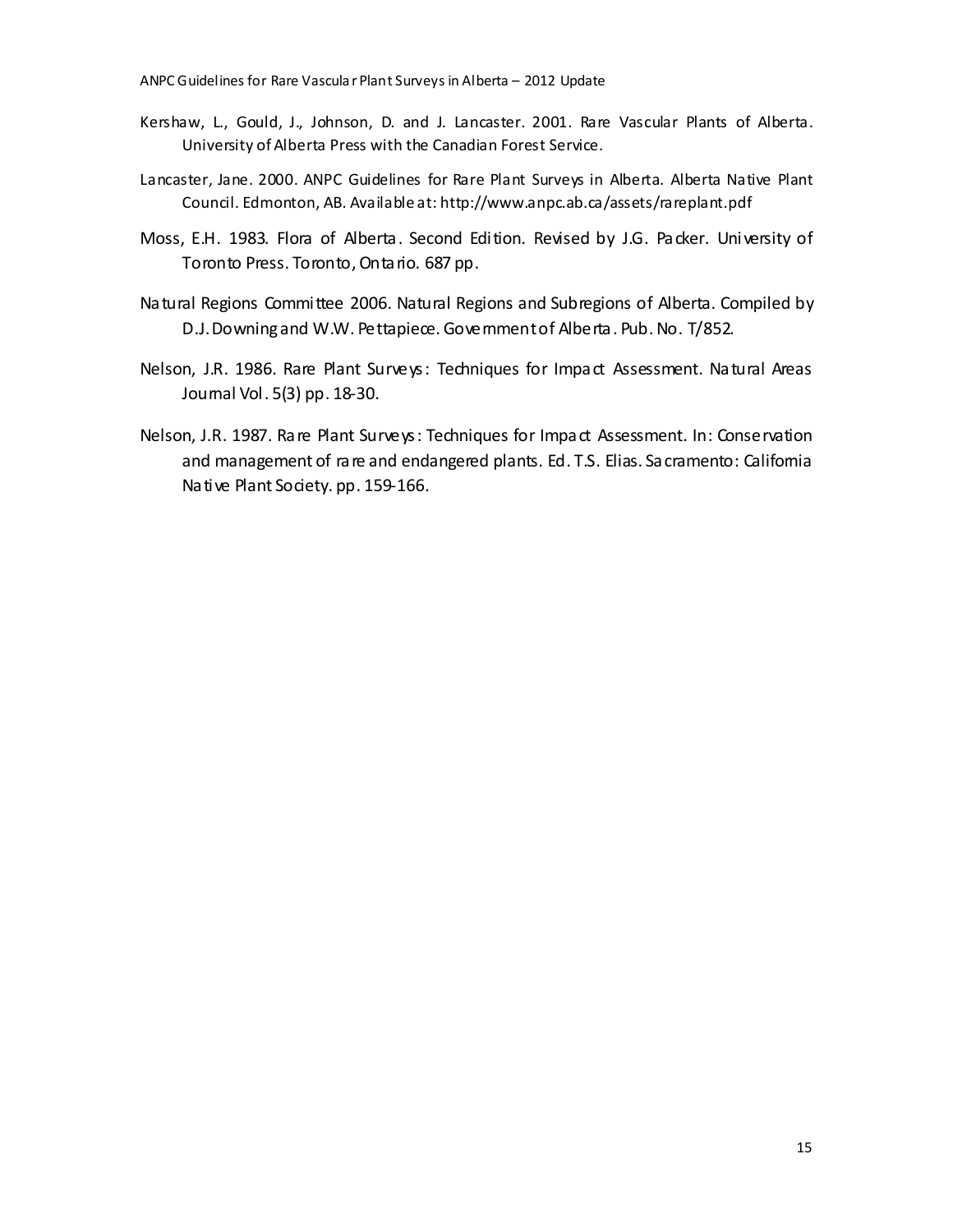# **Appendix A. Internet Links**

<span id="page-18-0"></span>

| <b>Item</b>    |                          |                                 |                                            |                                            |
|----------------|--------------------------|---------------------------------|--------------------------------------------|--------------------------------------------|
| Ħ              | Category                 | <b>Name</b>                     | <b>Internet Hyperlink</b>                  | <b>Brief Description</b>                   |
|                |                          |                                 |                                            | The Alberta Conservation Information       |
|                |                          | Alberta Conservation            |                                            | Management System tracks information       |
|                |                          | Information Management          |                                            | at several levels-species, community and   |
|                | <b>Conservation Data</b> | System (ACIMS, formerly         | http://tpr.alberta.ca/parks/heritageinfoce | landscape. ACIMS is Alberta's              |
|                | Centre                   | ANHIC)                          | $n$ tre/                                   | conservation data centre.                  |
|                |                          |                                 |                                            | The BC Species and Ecosystems Explorer     |
|                |                          |                                 |                                            | is a source for authoritative conservation |
|                |                          |                                 |                                            | information on approximately 6000          |
|                |                          |                                 |                                            | plants and animals, and almost 600         |
|                | <b>Conservation Data</b> | <b>British Columbia</b>         | http://www.env.gov.bc.ca/atrisk/toolintro  | ecological communities (ecosystems) in     |
| $\overline{2}$ | Centre                   | <b>Conservation Data Centre</b> | .html                                      | British Columbia.                          |
|                |                          |                                 |                                            | The Saskatchewan Conservation Data         |
|                |                          |                                 |                                            | Centre gathers, interprets and distributes |
|                |                          |                                 |                                            | standardized information on the            |
|                | <b>Conservation Data</b> | Saskatchewan Conservation       |                                            | ecological status of provincial wild       |
| 3              | Centre                   | Data Centre                     | http://www.biodiversity.sk.ca/             | species and communities.                   |
|                |                          |                                 | http://tpr.alberta.ca/parks/heritageinfoce |                                            |
|                |                          | <b>ACIMS Rare Native Plant</b>  | ntre/docs/rarenative 2011 UPDATE v1.1      | Field form for recording information on    |
|                |                          | and Lichen Survey Form -        | .pdf                                       | rare plant species for submission to       |
| 4              | Forms                    | Field form                      |                                            | ACIMS.                                     |
|                |                          |                                 | http://tpr.alberta.ca/parks/heritageinfoce |                                            |
|                |                          | <b>ACIMS Rare Native Plant</b>  | ntre/plants/vascularbryophytes/default.as  | Digital form for recording and submitting  |
|                |                          | and Lichen Survey Form -        | $\mathbf{p}$                               | information on rare plant species to       |
| 5              | Forms                    | Electronic form                 |                                            | ACIMS.                                     |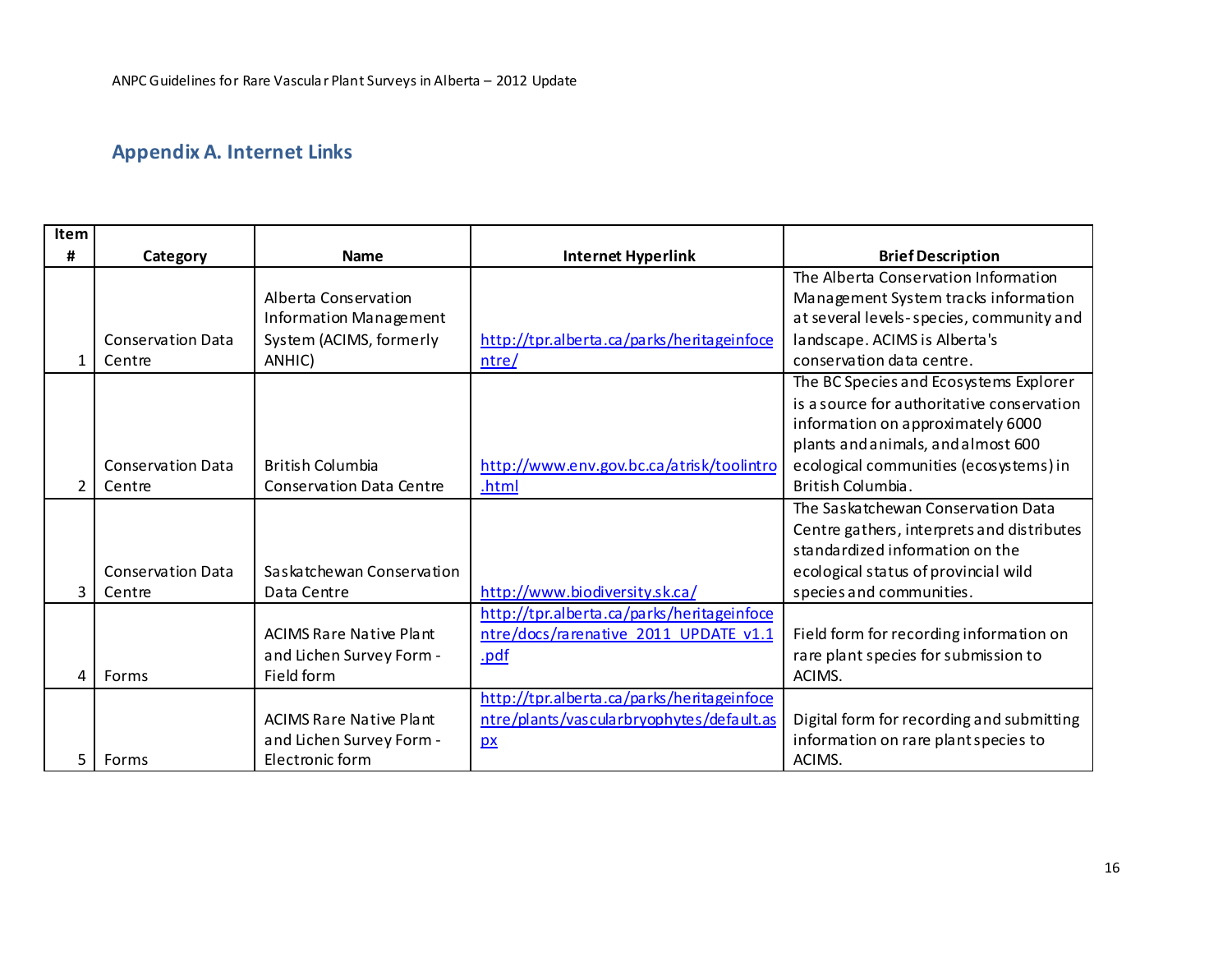| Item |            |                                                                                                                           |                                                                                                            |                                                                                                                                                                                                                                                                                                                                  |
|------|------------|---------------------------------------------------------------------------------------------------------------------------|------------------------------------------------------------------------------------------------------------|----------------------------------------------------------------------------------------------------------------------------------------------------------------------------------------------------------------------------------------------------------------------------------------------------------------------------------|
| Ħ    | Category   | <b>Name</b>                                                                                                               | <b>Internet Hyperlink</b>                                                                                  | <b>Brief Description</b>                                                                                                                                                                                                                                                                                                         |
| 6    | Guidelines | California Native Plant<br>Society's Botanical Survey<br>Guidelines (2001)                                                | http://www.cnps.org/cnps/rareplants/inv<br>entory/guidelines.php                                           | These recommendations are intended to<br>help those who prepare and review<br>environmental documents determine<br>when a botanical survey is needed, who<br>should be considered qualified to<br>conduct such surveys, how surveys<br>should be conducted, and what<br>information should be contained in the<br>survey report. |
|      | Guidelines | California Department of<br>Fish and Wildlife - General<br>Rare Plant Survey and<br>Species-specific Survey<br>Guidelines | http://www.fws.gov/sacramento/ES/Surv<br>ey-Protocols-<br>Guidelines/Documents/rare plant protoc<br>ol.pdf | Standardized guidelines for use when<br>conducting surveys for rare plants.                                                                                                                                                                                                                                                      |
| 8    | Guidelines | <b>ANPC Plant Collection</b><br>Guidelines for Researchers,<br><b>Students and Consultants</b>                            | http://www.anpc.ab.ca/assets/researcher<br>s students.pdf                                                  | ANPC's guidelines to assist researchers,<br>students and consultants in properly<br>collecting, documenting and handling<br>specimens.                                                                                                                                                                                           |
| 9    | Guidelines | ANPC Recommended<br>Documents for Botanical<br>Surveys in Areas of<br>Proposed Disturbance                                | http://www.anpc.ab.ca/assets/ANPC_Rec<br>ommended Documents for Botanical Su<br>rveys.pdf                  | This document was designed to assist<br>land managers/planners, industry<br>representatives, regulators and<br>consultants in properly identifying the<br>scope of work required to assess rare<br>elements of botanical biodiversity in<br>areas of proposed disturbance.                                                       |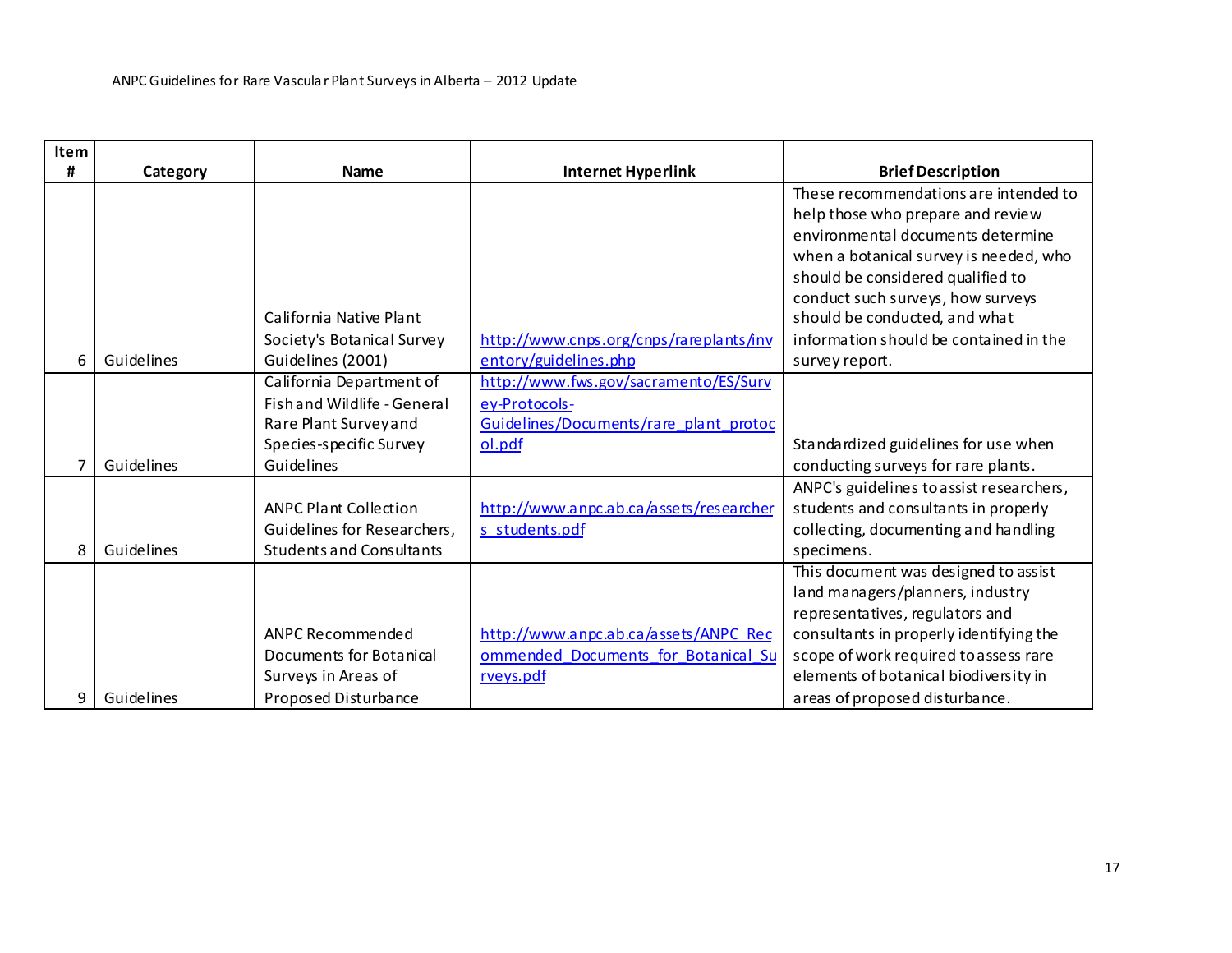| Item |              |                                     |                                          |                                             |
|------|--------------|-------------------------------------|------------------------------------------|---------------------------------------------|
| Ħ    | Category     | <b>Name</b>                         | <b>Internet Hyperlink</b>                | <b>Brief Description</b>                    |
|      |              |                                     |                                          | These guidelines are designed to ensure     |
|      |              |                                     |                                          | that SARA-listed rare prairie plant species |
|      |              |                                     |                                          | occupancy data collected during surveys     |
|      |              |                                     |                                          | includes the number of occurrences, area    |
|      |              |                                     | http://www.ec.gc.ca/Publications/156699  | of occupancy and extent of occurrence of    |
|      |              |                                     | D4-DACA-413F-8EE9-                       | species, needed to assess or rank the       |
|      |              | Occupancy Survey                    | 80160BD62805%5COccupancySurveyGuid       | status of rare plants, and monitor the      |
|      |              | <b>Guidelines for Prairie Plant</b> | elines Prairie Plant Species At Risk.pdf | success of recovery actions for species at  |
| 10   | Guidelines   | Species at Risk                     |                                          | risk.                                       |
|      |              |                                     | http://www.biodiversity.sk.ca/Docs/rarep | Standardized guidelines for use when        |
|      |              | Standardized Methodology            | lantsurveyguidelines.pdf                 | conducting surveys for rare plants in       |
| 11   | Guidelines   | for Surveys of Rare Plants          |                                          | Saskatchewan.                               |
|      |              | <b>Protocols for Rare Plant</b>     |                                          | Standardized guidelines for use when        |
|      |              | Surveys (Red-and Blue-              | http://www.geog.ubc.ca/biodiversity/eflo | conducting surveys for rare plants in       |
| 12   | Guidelines   | listed Species)                     | ra/ProtocolsforRarePlantSurveys.html     | British Columbia.                           |
|      |              |                                     |                                          | The ANPC promotes knowledge and             |
|      | Native Plant | Alberta Native Plant Council        |                                          | conservation of the native plants and       |
| 13   | Organization | (ANPC)                              | http://www.anpc.ab.ca/                   | vegetation of Alberta.                      |
|      |              |                                     |                                          | The mission of the California Native Plant  |
|      |              |                                     |                                          | Society is to increase understanding and    |
|      |              |                                     |                                          | appreciation of California's native plants  |
|      |              |                                     |                                          | and to conserve them and their natural      |
|      |              |                                     |                                          | habitats through education, science,        |
|      | Native Plant | California Native Plant             |                                          | advocacy, horticulture and land             |
| 14   | Organization | Society                             | http://www.cnps.org/                     | stewardship.                                |
|      |              |                                     |                                          | The NPSBC is an organization bringing       |
|      |              |                                     |                                          | together people from throughout the         |
|      | Native Plant | Native Plant Society of             |                                          | province who enjoy, study and work with     |
| 15   | Organization | British Columbia (NPSBC)            | http://www.npsbc.org/                    | native plants and habitats.                 |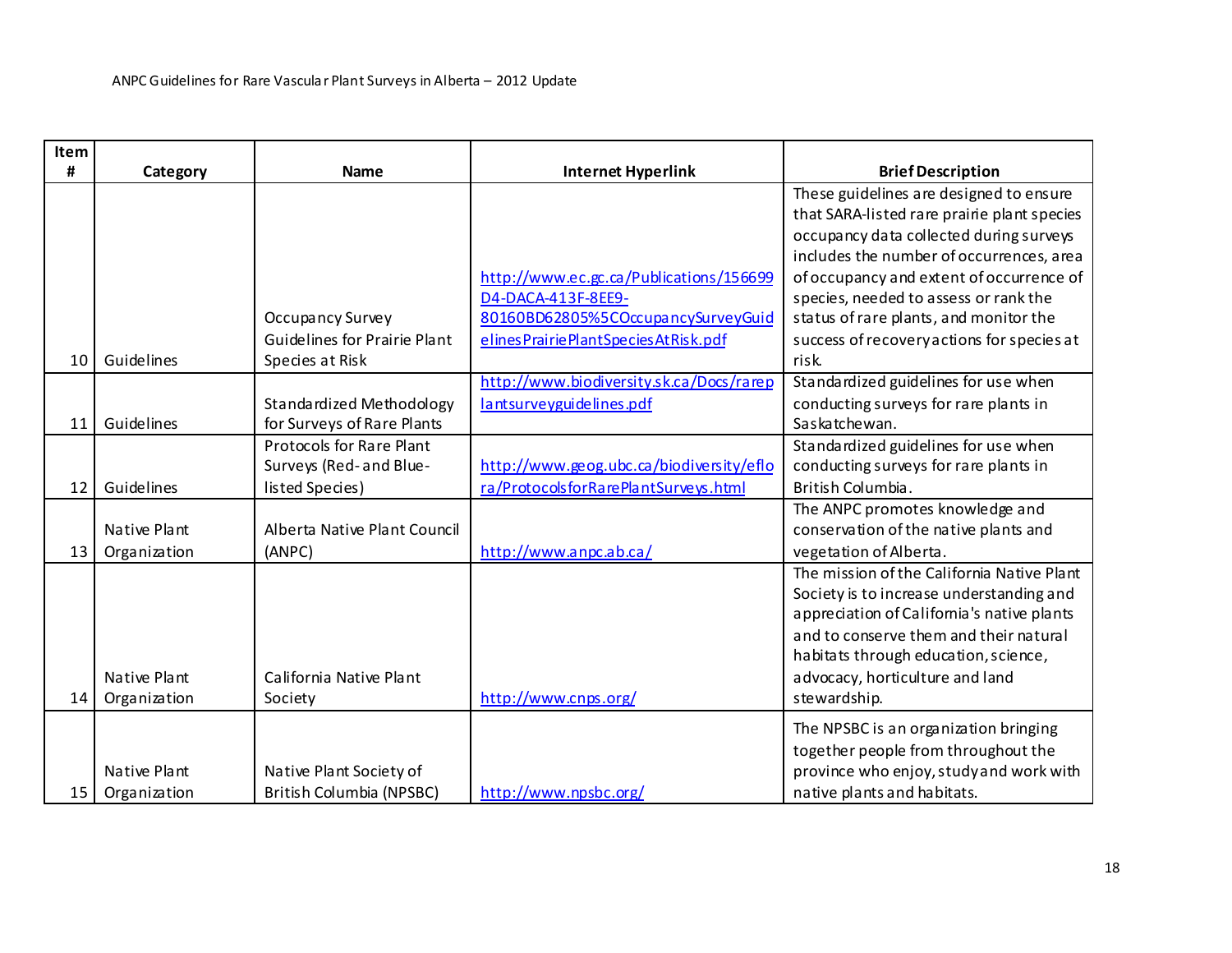| Item |                    |                                    |                                            |                                              |
|------|--------------------|------------------------------------|--------------------------------------------|----------------------------------------------|
| Ħ    | Category           | <b>Name</b>                        | <b>Internet Hyperlink</b>                  | <b>Brief Description</b>                     |
|      |                    |                                    |                                            | ANPC provides on-line errata and             |
|      |                    |                                    |                                            | addenda species to the 2001 Rare             |
|      |                    | <b>ANPC's Rare Vascular Plants</b> | http://www.anpc.ab.ca/content/resource     | Vascular Plants of Alberta publication       |
|      | On-line plant      | of Alberta (Kershaw et al.         | s.php                                      | (order forms for the book are available      |
| 16   | resources          | 2001) Errata and Addenda           |                                            | on-line at www.anpc.ab.ca).                  |
|      |                    |                                    |                                            | The E-Flora BC is an electronic atlas of the |
|      |                    |                                    |                                            | plants of BC and provides pages of           |
|      | On-line plant      |                                    | http://www.eflora.bc.ca/                   | detailed information on British              |
| 17   | resources          | E-flora BC                         |                                            | Columbia's plant species.                    |
|      |                    | Montana Natural Heritage           |                                            | The Natural Heritage Program provides        |
|      |                    | Program, The Montana               |                                            | information on Montana's species and         |
|      | On-line plant      | Natural Resource                   | http://mtnhp.org/                          | habitats, emphasizing those of               |
| 18   | resources          | Information System                 |                                            | conservation concern.                        |
|      |                    |                                    |                                            | An authoritative source for information      |
|      |                    |                                    |                                            | on more than 70,000 plants, animals, and     |
|      | On-line plant      |                                    | http://www.natureserve.org/explorer/       | ecosystems of the United States and          |
| 19   | resources          | NatureServe Explorer               |                                            | Canada                                       |
|      |                    |                                    |                                            | The PLANTS Database provides                 |
|      |                    |                                    |                                            | standardized information about the           |
|      |                    |                                    |                                            | vascular plants, mosses, liverworts,         |
|      | On-line plant      |                                    | http://www.plants.usda.gov/                | hornworts, and lichens of the U.S. and its   |
| 20   | resources          | <b>USDA PLANTS Database</b>        |                                            | territories.                                 |
|      |                    |                                    |                                            | This list contains the all tracked and       |
|      |                    |                                    |                                            | watched species in Alberta, including        |
|      |                    |                                    | http://tpr.alberta.ca/parks/heritageinfoce | vascular plants, non-vascular plants         |
|      | Rare Plant Species | All Tracked and Watch              | ntre/datarequests/default.aspx             | (mosses, liverworts and homworts) and        |
| 21   | List               | Elements                           |                                            | lichens, as developed by ACIMS.              |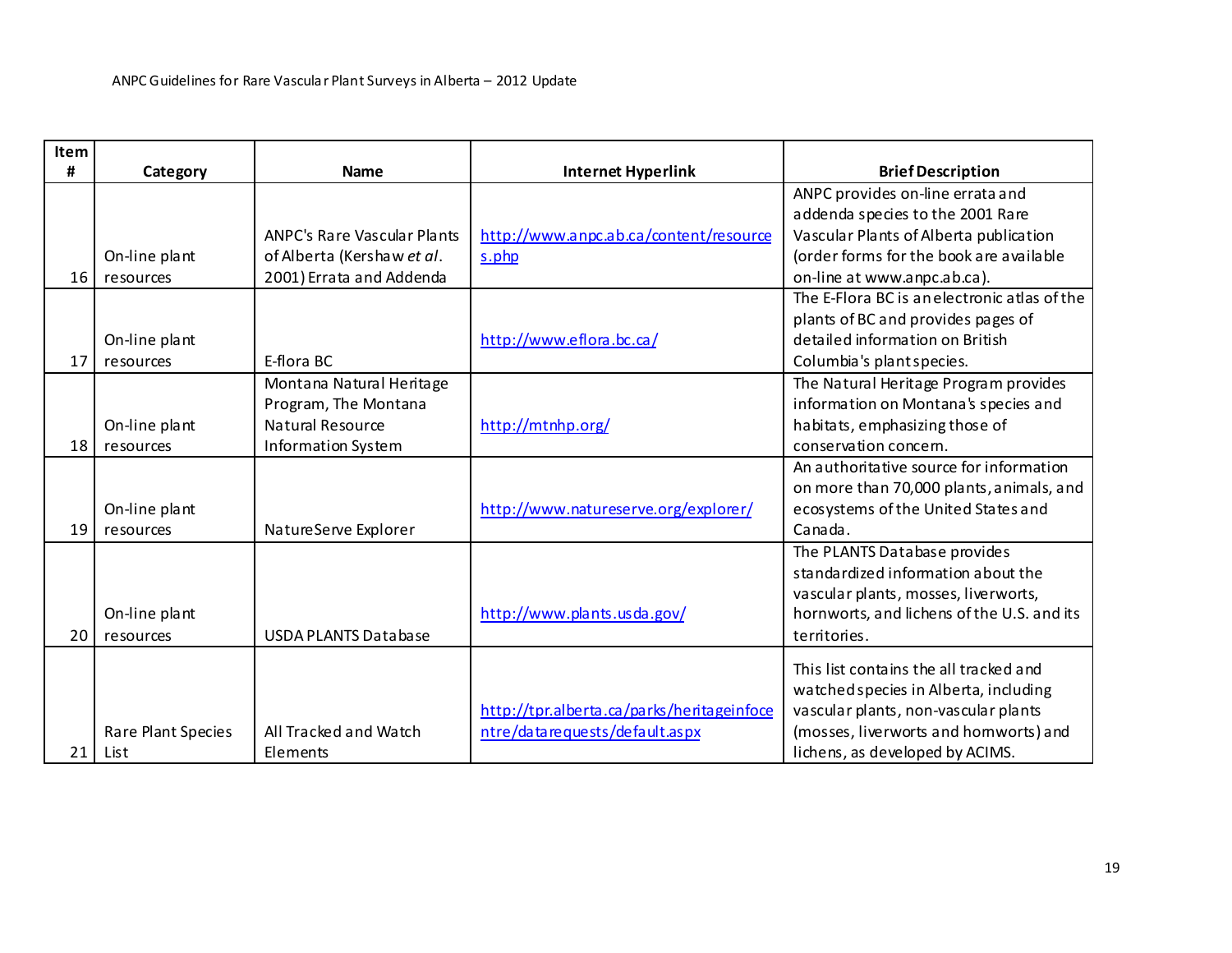| Item |                    |                              |                                               |                                             |
|------|--------------------|------------------------------|-----------------------------------------------|---------------------------------------------|
| #    | Category           | <b>Name</b>                  | <b>Internet Hyperlink</b>                     | <b>Brief Description</b>                    |
|      |                    |                              |                                               | This Sustainable Resource Development       |
|      |                    |                              | http://www.srd.alberta.ca/FishWildlife/Sp     | (SRD) program includes information on       |
|      |                    |                              | ecies At Risk/General Status Of Alberta WildS | the current provincial species at risk      |
|      |                    |                              | pecies/GeneralStatusOfAlbertaWildSpecie       | strategy, general and detailed status       |
|      | Rare Plant Species | Alberta Species at Risk      | s2010/SearchForWildSpeciesStatus.aspx         | reports and designations of rare plant      |
| 22   | List               | Program                      |                                               | species in Alberta.                         |
|      |                    |                              | http://www.sararegistry.gc.ca/defaulte.c      | Easy way to look up SARA-listed species     |
|      | Rare Plant Species | Canada's Species at Risk     | fm                                            | and access information and documents        |
| 23   | List               | <b>Public Registry</b>       |                                               | about them.                                 |
|      | Plant-related      |                              | http://tpr.alberta.ca/parks/heritageinfoce    | Publications of plant-related studies       |
| 24   | Reports            | <b>ACIMS Reports</b>         | ntre/reports/default.aspx                     | conducted in Alberta.                       |
|      |                    |                              |                                               | A letter template, outlining the benefits   |
|      |                    |                              |                                               | of reporting rare species observations to   |
|      |                    |                              | http://www.anpc.ab.ca/content/resource        | ACIMS. This can be modified to be study-    |
|      |                    |                              | s.php                                         | specific and sent to the appropriate        |
|      |                    | Benefits to Reporting Rare   |                                               | individual/organization for permission to   |
| 25   | Templates          | Species Information          |                                               | release information to ACIMS.               |
|      |                    |                              | Act:                                          |                                             |
|      |                    |                              | http://www.qp.alberta.ca/documents/act        |                                             |
|      |                    |                              | s/w10.pdf                                     |                                             |
|      |                    |                              | <b>Regulation:</b>                            |                                             |
|      |                    |                              | http://www.canlii.org/en/ab/laws/regu/al      | Endangered animals in Alberta are those     |
|      |                    | Alberta Wildlife Act and     | ta-reg-143-1997/latest/alta-reg-143-          | that are listed in Part 1 of Schedule 6 of  |
| 26   | Legislation        | Wildlife Regulation          | 1997.html                                     | the Wildlife Regulation.                    |
|      |                    |                              |                                               |                                             |
|      |                    |                              |                                               | "An Act respecting the protection of        |
|      |                    |                              | http://laws.justice.gc.ca/eng/S-              | wildlife species at risk in Canada".        |
|      |                    | Canada's Species At Risk Act | 15.3/FullText.html                            | Schedule 1 contains the current list of     |
| 27   | Legislation        | (SARA)                       |                                               | species with full protection under the Act. |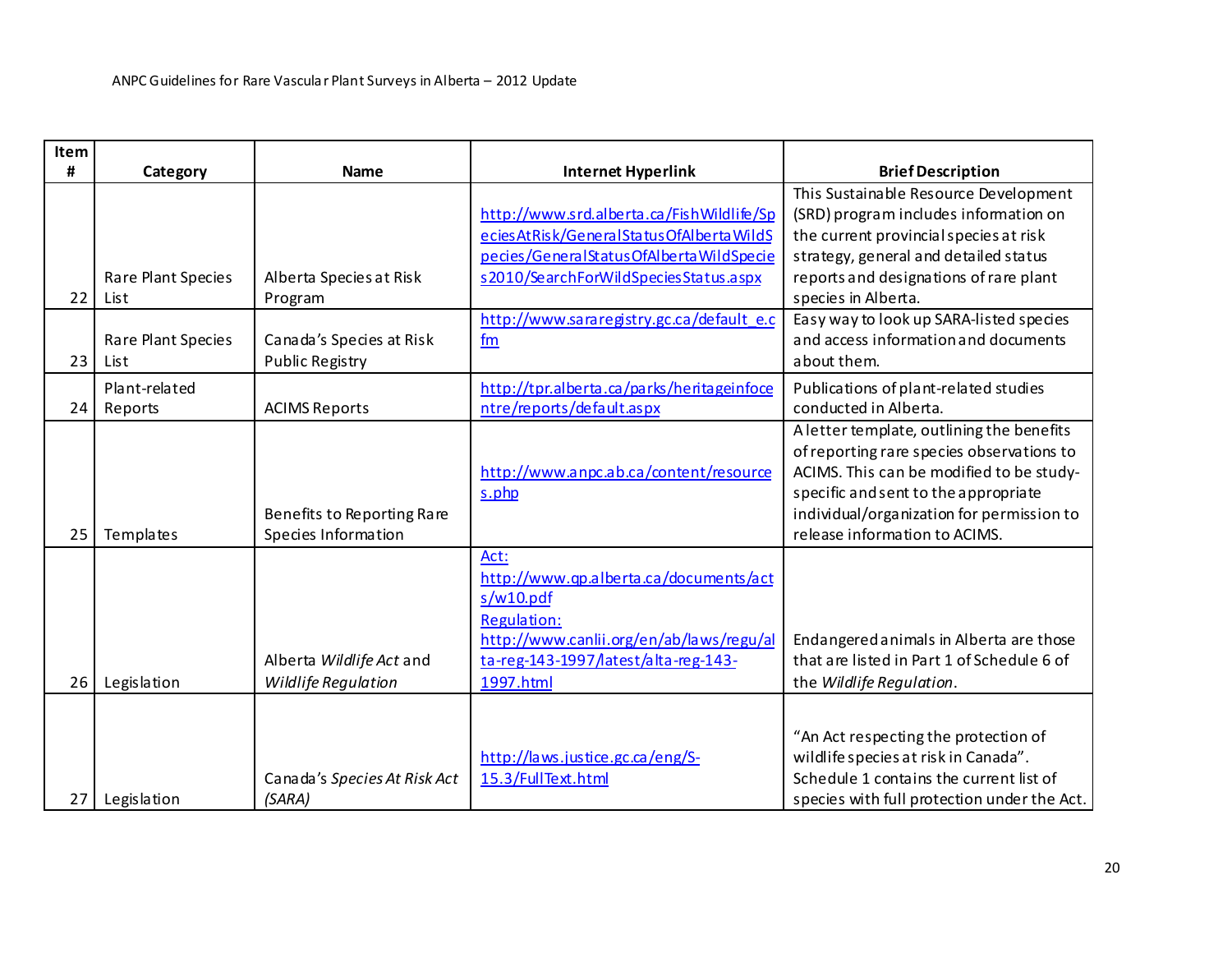# <span id="page-23-0"></span>**Appendix B. Sample Rare Plant Survey Report Table of Contents**

#### **Introduction**

State rationale/objectives

#### **Methods**

Pre-survey Investigation

- Rare plant species that may be found in the Natural Subregion(s) (may be more appropriate as an Appendix)
- Description of ACIMS database search parameters (what area was requested)
- Rare plant species that have been documented in/near the study area
- Literature review results
- Habitats of potential rare plant species
- Phenology of potential rare plant species
- Mapping (if applicable)

Survey Methods

- Type of survey
- Survey dates
- Survey intensity (# of data points or % area covered)
- Rationale for choosing survey methods
- Identification (*e.g.*, verified at U. of C., verified by *name of botanist*)
- Collection guidelines

#### **Results**

Descriptions of Rare Plant Species Observed

- Description
- Location (GPS points)
- Biology of species
- Reasons for rarity
- Populationsize and extent
- Plant community type
- Habitat
- Associated plant species
- Potential or existing threats to habitat (weeds, changes in hydrology, loss to development etc.)

Mapping Results

#### **Limitations of Survey**

Discuss your confidence in the results, including the number of surveys, survey dates, intensityand anysituations that reduced the level of confidence in the survey.